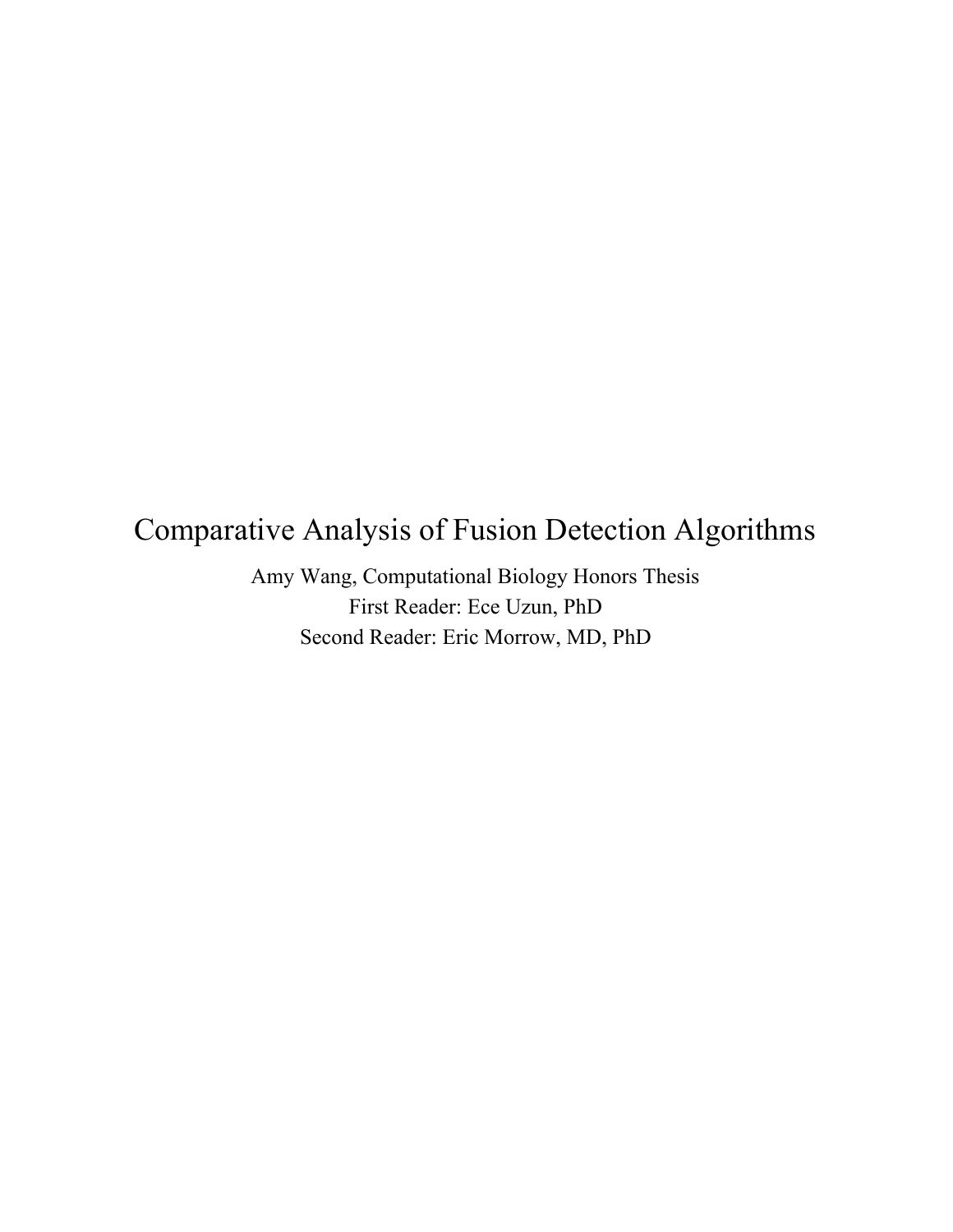## **ABSTRACT**

**Background:** Gene fusions are genomic alterations which function as diagnostic biomarkers for certain cancer types and are thus valuable subjects of research for understanding oncogenesis. Given the constant development of new software and sequencing technologies to identify genomic variations including fusions, bioinformaticians need guidance to select among the available programs. In this study, we conducted a comparative analysis of 8 fusion detection algorithms.

**Methods:** We reviewed primary literature and selected 8 open-source programs developed during or after 2014: Arriba**,** deFuse**,** FusionCatcher, FuSeq, InFusion, JAFFA, pizzly, and STAR-Fusion. We installed and evaluated those programs for ease of installation, efficient performance and accuracy. An existing RNA-seq dataset from patients with multiple tumor types was used to test the programs.

**Results**: We found that the evaluated metrics varied widely across programs. JAFFA was both the most sensitive and least specific among all programs tested . FuSeq, deFuse and InFusion detected the least number of expected fusions, and STAR-Fusion provided the best balance between sensitivity, specificity, and efficiency.

**Conclusions:** This study provides guidance on choosing the optimum fusion detection program for certain datasets and/or purposes.

## **BACKGROUND**

 Gene fusions occur when two previously independent genes are merged into one or more hybrid genes, often as products of somatic mutations such as inversions or translocations<sup>1</sup>. Such gene fusions have often been found to be associated with tumor growth, with certain fusions recognized as diagnostic or prognostic biomarkers for certain cancer types— as in the case of *BCR-ABL1*, which is the "Philadelphia chromosome," a mutant chromosome associated chronic myelogenous leukemia<sup>2</sup>. Thus, gene fusions are important for cancer diagnosis as well as research, and the identification of gene fusions is an important step towards understanding oncogenesis. Since the advent of large-scale genome sequencing, many programs have been developed to analyze genomic data, including dozens of software packages that aim to discover potentially gene fusions. Both in clinical and research settings, this software can prove useful in discovering candidate fusions associated with disease. However, the available fusion detection packages (FDPs) require input files in different formats, utilize different amounts of memory and runtime, and perform with different levels of sensitivity and specificity. Given the number and lack of uniformity of competing FDPs, usage cases vary depending on the clinical or research setting; hence there is a need for a holistic summary and comparison of these programs.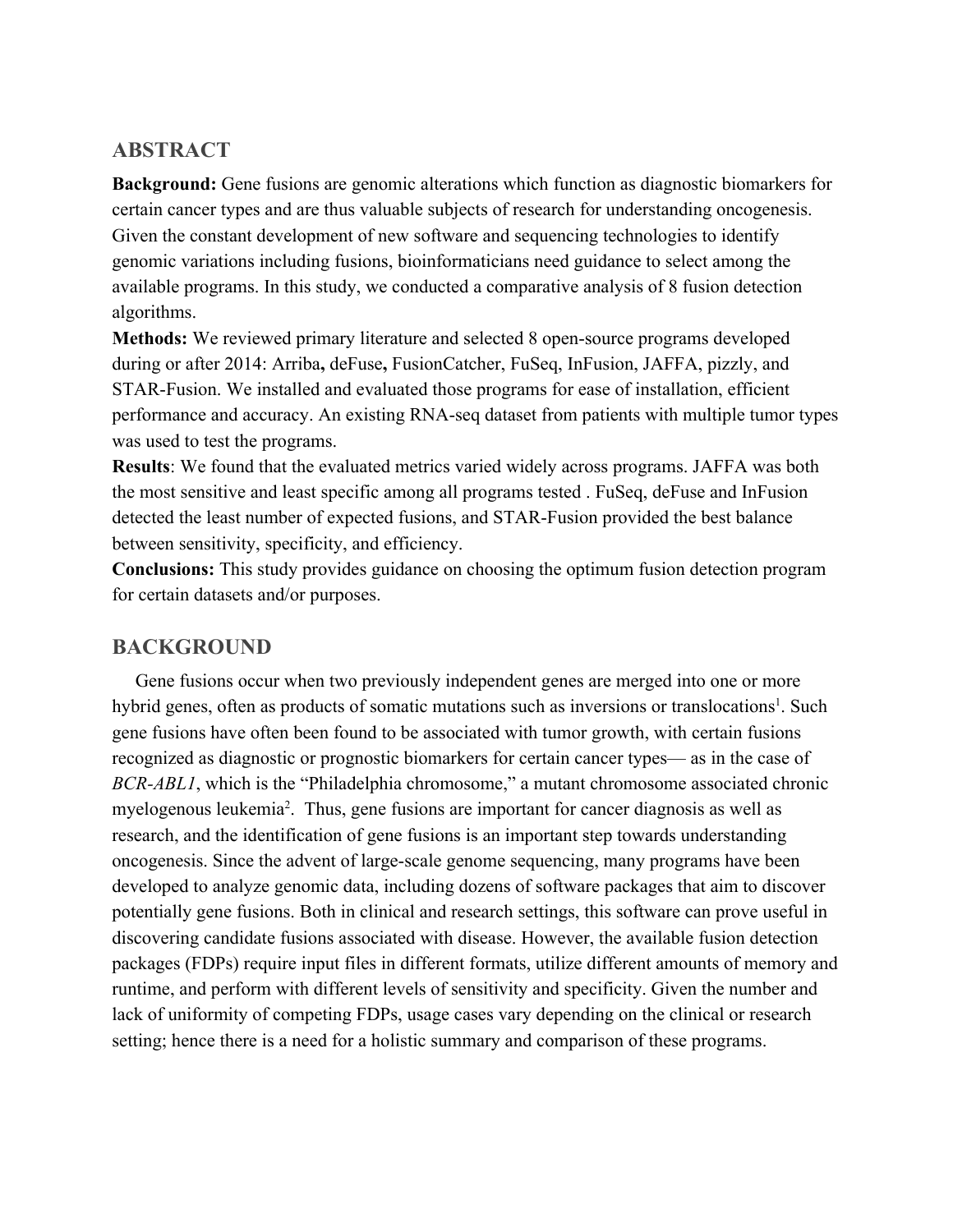Several studies have attempted to provide such holistic evaluations of multiple FDPs. In 2016, Kumar et al. analyzed the performance of 12 FDPs on simulated positive, negative and mixed datasets, along with a test dataset comprising RNA-Seq data from human prostate cells<sup>3</sup>. In 2019, Haas et al. conducted a similar evaluation on 23 FDPs, using RNA-Seq data from simulated test sets as well as stem cell lines<sup>4</sup>. Although these publications serve an important purpose in the field of genetic research, there remains a need for a comparative review of FDPs as applied to genomic data obtained from patients. In this study, we aim to provide an objective evaluation of multiple recent FDPs on human tumor data. We reviewed primary literature on fusion detection algorithms and selected 8 open-source programs most recently updated during or after 2014: Arriba<sup>5</sup>, deFuse<sup>6</sup>, FusionCatcher<sup>7</sup>, FuSeq<sup>8</sup>, InFusion<sup>9</sup>, JAFFA<sup>10</sup>, pizzly<sup>11</sup>, and STAR-Fusion<sup>12</sup>. This study reports overall patterns in program performance on a dataset collected from a previous RNA-Seq pipeline study<sup>13</sup>, as well as relative accuracy and efficiency and any consequent implications for clinical or scientific use.

## **RESULTS**

We initially planned to test 15 fusion detection programs for this study. Our original program list was later changed, with certain programs excluded because they did not fit the specifications of the project, and/or issues with program installation. In addition to the 8 programs in our final list, we attempted to test the following software, but due to time constraints and difficulties installing and running, were unable to include them in our final list: FusionScan<sup>14</sup>, GeneFuse<sup>15</sup>, GFusion<sup>16</sup>, IDP-Fusion<sup>17</sup>, Integrate<sup>18</sup>, PRADA<sup>19</sup>, QueryFuse/FusionQuery<sup>20</sup>.

We found through the installation process that some programs were easier to install and run than others, due to the existence of bootstrap methods (FusionCatcher), conda or Docker methods of installation (FusionCatcher, STAR-Fusion), and active forums for installation help (Arriba, InFusion). Furthermore, output formats varied: some programs produced easily viewable TSV or CSV files, whereas others' output was difficult to parse—for example, pizzly formats its output as a JSON file that must be read via JSON editor, where individual genes. Output interpretability also relied significantly on program specificity, as sorting through fusions was simpler when fewer false positives were reported.

## *Positive dataset*

All of the programs we tested detected a majority of the known fusions recorded by Winters et al (Table 1, Figure 1). Across all programs tested, JAFFA demonstrated the highest sensitivity, detecting 91%, or 22 of the 25 known fusion(s), and deFuse, FuSeq, and InFusion demonstrated the lowest sensitivity, detecting 60% of the known fusion(s) (Table 2). Positive predictive value was low among all programs, with Infusion achieving an overall maximum precision of 52%, and FusionCatcher performing with an overall minimum precision of 32%.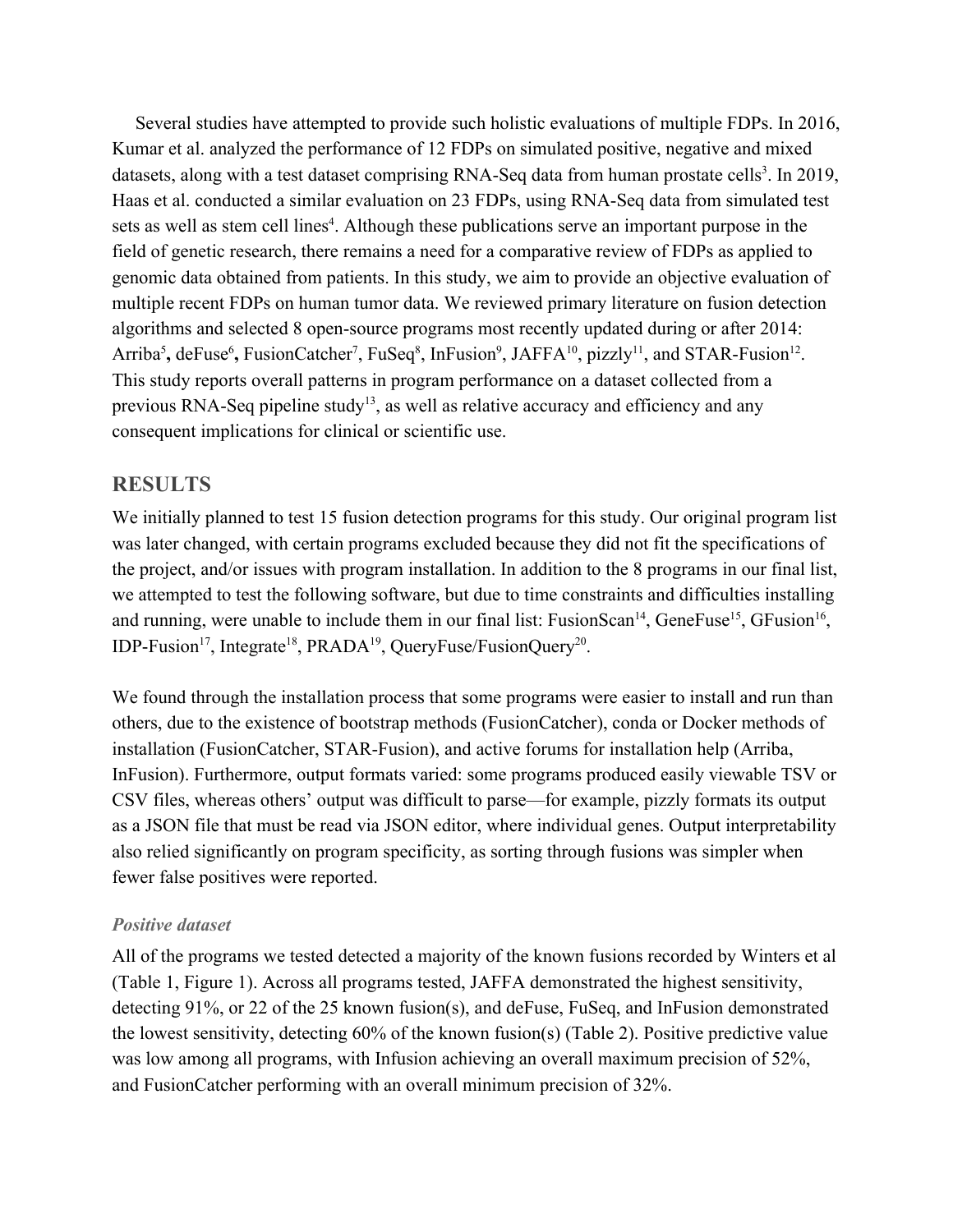|                              | v11-151                         | v9-125                                        | v9-124               | v9-123                      | V8-118       | V8-117           | v8-116                               | V7-93       | $68-9A$                         | v6-86                   | v6-84                      | v6-83                    | $v3-65$                             | $^{13.42}$                        | $V3-40$                | $1 - 26$                          | $112 - 165$             | v12-161        | v11-153                    | $V[-1]$                                      | Sample                   |                                                                                                                    |
|------------------------------|---------------------------------|-----------------------------------------------|----------------------|-----------------------------|--------------|------------------|--------------------------------------|-------------|---------------------------------|-------------------------|----------------------------|--------------------------|-------------------------------------|-----------------------------------|------------------------|-----------------------------------|-------------------------|----------------|----------------------------|----------------------------------------------|--------------------------|--------------------------------------------------------------------------------------------------------------------|
| # Fusions Successfully Found | Squamous cell earcinoma         | <b>Bladder transitional cell</b><br>carcinoma | Colon adenocarcinoma | Synovial sarcoma            | Osteosarcoma | Rhabdomyosarcoma | Large cell immunoblastic<br>lymphoma | Liposarcoma | Diffuse histiocytic<br>lymphoma | Prostate adenocarcinoma | Cholangiocarcinoma         | Chronic myeloid leukemia | Anaplastic large T-cell<br>lymphoma | Acute programulocytic<br>leukemia | <b>B-cell</b> lymphoma | Acute programulocytic<br>leukemia | Prostate adenocarcinoma | chondrosarcoma | Non small cell lung cancer | Acute myeloid leukemia                       | <b>Histological Type</b> | <b>Lable 1:</b> Known rusions detected by each sortware package, in comparison to those detected by Winters et al. |
| 21                           | BRD4-C15orf55                   | FGFR3-TACC3                                   | GRHL2-MAP2K2         | IXSS-81SS                   | TP53-VAV1    | PAX3-FOXO1       | NPM1-ALK                             | None        | NPMI-ALK                        | TMPRSS2-ERG             | NUP214-XKR3<br>FGFR2-BICC1 | NUP214-XKR3<br>BCR-ABL1  | NPMI-ALK                            | PML-RARA                          | LPP-FOXP1              | PML-RARA                          | RERE-PIK3CD             | EWSR1-NR4A3    | SLC34A2-ROS1               | RUNXI-RUNXITI                                | <b>Known Fusions</b>     |                                                                                                                    |
| 22                           | GTF2IRD1-CLIP2<br>BRD4-C15orf55 | FGFR3-TACC3                                   | None                 | PIEZO1-CBFA2T3<br>IXSS-81SS | TP53-VAV1    | PAX3-FOXO1       | NPM1-ALK                             | MDM2-TMPO   | NPM1-ALK                        | TMPRSS2-ERG             | NUP214-XKR3<br>FGFR2-BICC1 | NUP214-XKR3<br>BCR-ABL1  | NPMI-ALK                            | PML-RARA                          | None                   | PML-RARA                          | RERE-PIK3CD             | HEY1-NCOA2     | SLC34A2-ROS1               | RUNXI-RUNXITI                                | Winters et. al           |                                                                                                                    |
| $\overline{0}$               | GTF2IRD1-CLIP2<br>BRD4-C15orf55 | FGFR3-TACC3                                   | None                 | PIEZO1-CBFA2T3<br>IXSS-81SS | TP53-VAV1    | PAX3-FOXO1       | NPM1-ALK                             | MDM2-TMPO   | NPM1-ALK                        | None                    | FGFR2-BICC1                | NUP214-XKR3<br>BCR-ABL1  | NPM1-ALK                            | PML-RARA                          | None                   | PML-RARA                          | RERE-PIK3CD             | HEY1-NCOA2     | SLC34A2-ROS1               | RUNXI-RUNX171                                | Arriba                   |                                                                                                                    |
| 5                            | BRD4-C15orf55                   | FGFR3-TACC3                                   | None                 | IXSS-818S                   | None         | PAX3-FOXO1       | None                                 | MDM2-TMPO   | NPM1-ALK                        | None                    | FGFR2-BICC                 | NUP214-XKR3<br>BCR-ABL1  | NPM1-ALK                            | PML-RARA                          | None                   | PML-RARA                          | None                    | HEY1-NCOA2     | SLC34A2-ROS1               | RUNXI-RUNXITI                                | deFuse                   |                                                                                                                    |
| 5                            | BRD4-C15orf55                   | None                                          | None                 | <b>SS18-SSX1</b>            | None         | PAX3-FOXO1       | NPM1-ALK                             | MDM2-TMPO   | None                            | None                    | FGFR2-BICC1                | NUP214-XKR3<br>BCR-ABL1  | NPM1-ALK                            | PML-RARA                          | None                   | PML-RARA                          | RERE-PIK3CD             | HEY1-NCOA2     | SLC34A2-ROS1               | ITIXMUS-IXMUS                                | FuSeq                    |                                                                                                                    |
| 20                           | Failed                          | FGFR3-TACC3                                   | GRHL2-MAP2K2         | PIEZO1-CBFA2T3<br>IXSS-81SS | TP53-VAV1    | PAX3-FOXO1       | NPM1-ALK                             | MDM2-TMPO   | NPM1-ALK                        | TMPRSS2-ERG             | FGFR2-BICC1                | NUP214-XKR3<br>BCR-ABLI  | NPM1-ALK                            | PML-RARA                          | None                   | PML-RARA                          | RERE-PIK3CD             | HEY1-NCOA2     | SLC34A2-ROS1               | <b>RUNNI-RUNNITI</b>                         | <b>FusionCatcher</b>     |                                                                                                                    |
| 5                            | None                            | FGFR3-TACC3                                   | None                 | PIEZO1-CBFA2T3<br>IXSS-818S | TP53-VAV1    | PAX3-FOXO1       | None                                 | MDM2-TMPO   | None                            | None                    | FGFR2-BICC1                | NUP214-XKR3<br>BCR-ABL1  | None                                | PML-RARA                          | None                   | PML-RARA                          | RERE-PIK3CD             | HEY1-NCOA2     | SLC34A2-ROS1               |                                              | InFusion                 |                                                                                                                    |
| 22                           | GTF2IRD1-CLIP2<br>BRD4-C15orf55 | FGFR3-TACC3                                   | GRHL2-MAP2K2         | IXSS-81SS                   | TP53-VAV1    | PAX3-FOXO1       | NPM1-ALK                             | MDM2-TMPO   | NPM1-ALK                        | TMPRSS2-ERG             | FGFR2-BICC1                | NUP214-XKR3<br>BCR-ABL1  | NPM1-ALK                            | PML-RARA                          | None                   | PML-RARA                          | RERE-PIK3CD             | HEY1-NCOA2     | SLC34A2-ROS1               | RUNXI-RUNXIITI RUNXI-RUNXIITI RUNXI-RUNXIITI | JAFRA                    |                                                                                                                    |
| 17                           | BRD4-NUTM1                      | FGFR3-TACC3                                   | None                 | IXSS-81SS                   | None         | PAX3-FOXO1       | NPM1-ALK                             | MDM2-TMPO   | NPM1-ALK                        | None                    | FGFR2-BICC1                | NUP214-XKR3<br>BCR-ABL1  | NPM1-ALK                            | PML-RARA                          | None                   | PML-RARA                          | RERE-PIK3CD             | HEY1-NCOA2     | SLC34A2-ROS1               |                                              | pizzly                   |                                                                                                                    |
| 20                           | BRD4-C15orf55                   | FGFR3-TACC3                                   | GRHL2-MAP2K2         | PIEZO1-CBFA2T3<br>IXSS-81SS | TP53-VAV1    | PAX3-FOXO1       | NPM1-ALK                             | MDM2-TMPO   | NPM1-ALK                        | None                    | FGFR2-BICC1                | NUP214-XKR3<br>BCR-ABL1  | NPM1-ALK                            | PML-RARA                          | None                   | PML-RARA                          | RERE-PIK3CD             | HEY1-NCOA2     | SLC34A2-ROS1               | RUNXI-RUNXITI                                | STAR-Fusion              |                                                                                                                    |

 $T_{\rm shla}$  1 4  $\frac{1}{\tau}$ Ł  $\frac{1}{\sqrt{2}}$  $\overline{M}$  $\frac{1}{2}$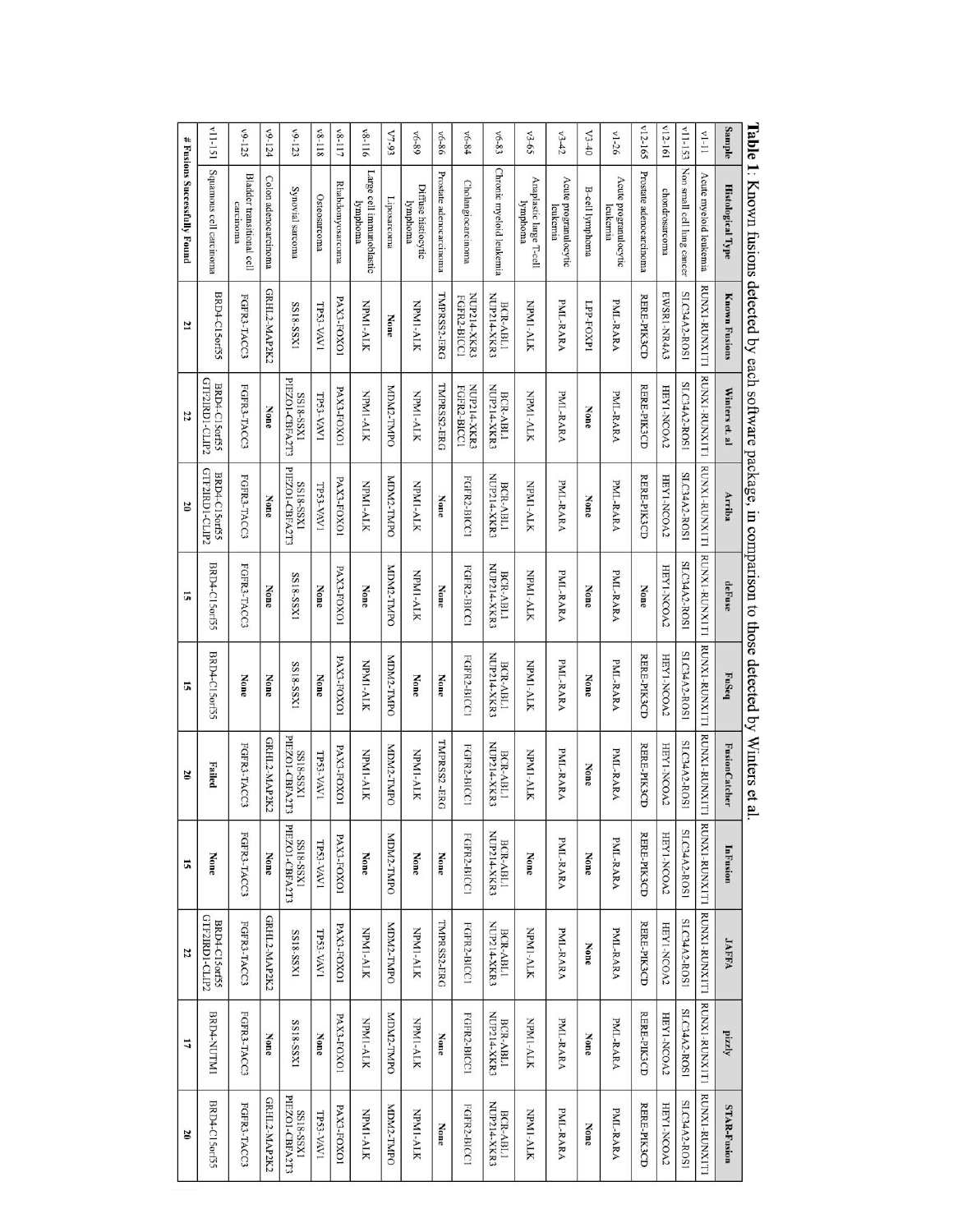**Figure 1:** Number of fusions detected per sample by each software package, versus total "known" fusions per sample. "Known" fusions were defined as the number of predetermined "known" fusions listed in Winters et al, in addition to fusions newly found and validated by Winters et al.



**Figure 2:** In comparison to the findings of Winters et al, number of samples in which known fusions were successfully detected by each algorithm. Sensitivity  $(\% )$  = (True Positives/Total Fusions)

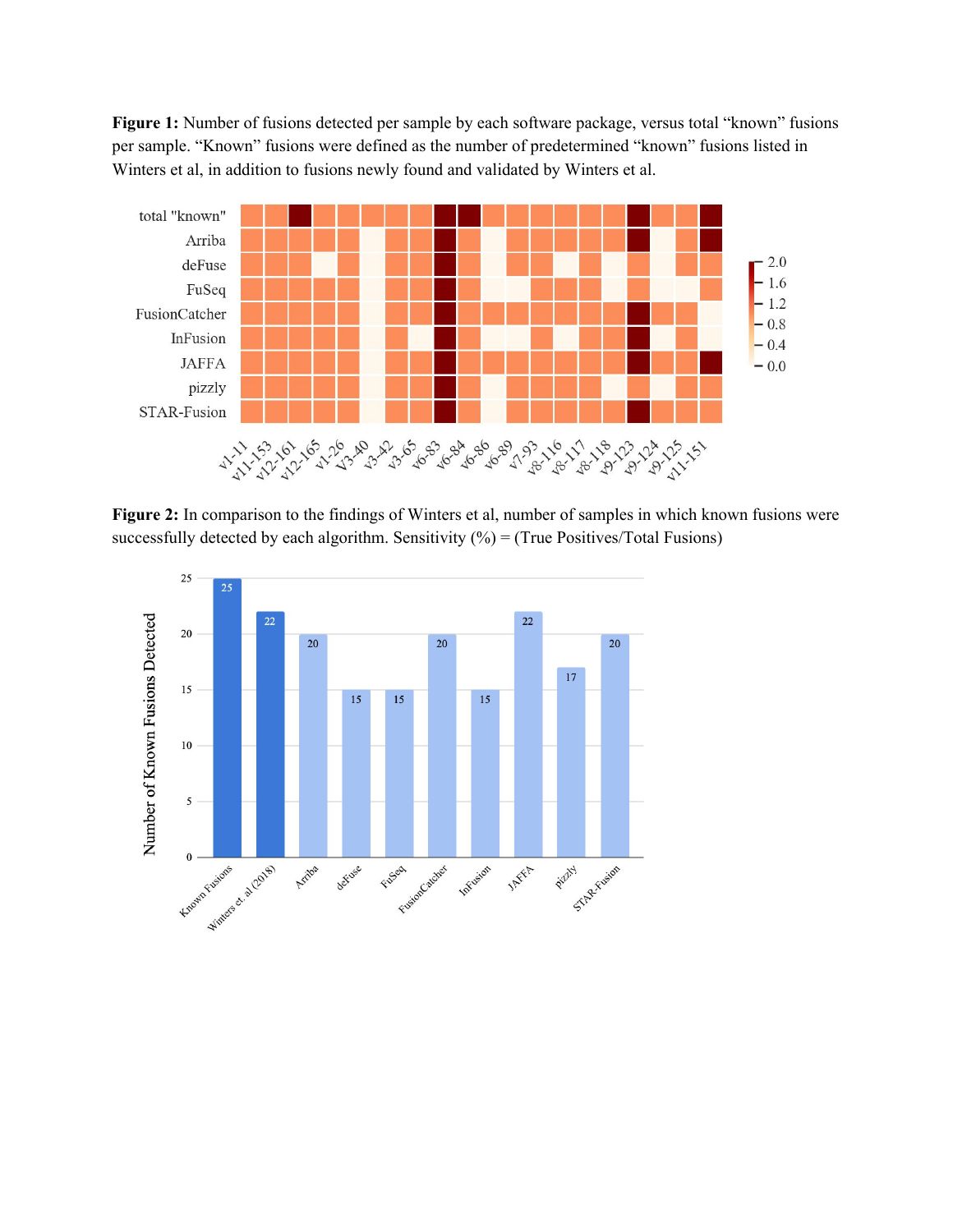| Program              | <b>True Pos.</b> | <b>False Pos.</b> | <b>Positive Predictive</b><br><b>Value (Precision)</b> | <b>Sensitivity</b> |
|----------------------|------------------|-------------------|--------------------------------------------------------|--------------------|
| Arriba               | 20               | 36                | 0.36                                                   | 0.80               |
| deFuse               | 15               | 19                | 0.44                                                   | 0.60               |
| FuSeq                | 15               | 21                | 0.42                                                   | 0.60               |
| <b>FusionCatcher</b> | 20               | 42                | 0.32                                                   | 0.80               |
| <b>Infusion</b>      | 15               | 14                | 0.52                                                   | 0.60               |
| <b>JAFFA</b>         | 22               | 42                | 0.34                                                   | 0.88               |
| pizzly               | 17               | 31                | 0.35                                                   | 0.68               |
| <b>STAR-Fusion</b>   | 20               | 36                | 0.36                                                   | 0.80               |

**Table 2:** Accuracy metrics— Positive predictive value (PPV) and sensitivity of each program.

Unreported fusion candidates were identified in many positive samples, with unreported fusion candidates defined as any fusion candidate with supporting reads greater than or equal to the minimum number of supporting reads for a known fusion, using per-program supporting read parameters (Methods, Table 4). The initial pool of unreported fusion candidates was filtered down to consider only fusions that had been detected by multiple programs and previously reported in literature. Such fusions were found in several samples, suggesting the presence of heretofore unidentified tumorigenic fusions (Table 3).

In total, we identified the following unreported fusion candidates, not reported by Winters et al: *MIPOL1-DGKB<sup>21</sup> , HPR-MRPS10<sup>22</sup> , KANSL1-ARL17A/B<sup>23</sup> , TPM4-KLF2<sup>24</sup> , PAIP2-MATR3<sup>25</sup> , FBXO11-MAP2K5<sup>26</sup> , MARS-AVIL<sup>26</sup> , MCMBP-PDCD1<sup>26</sup> , SETD5-NUDT9<sup>26</sup> , DNER-ELL2<sup>27</sup> , MROH1-PARP10<sup>27</sup> , MTAP-BNC2<sup>27</sup> , SLC20A2-SFRP1<sup>28</sup>* .

## *Program efficiency*

Of all programs tested, Pizzly's runtimes were shortest, and STAR-Fusion used the least memory. STAR-Fusion performed well with respect to both average runtime and average memory use, with an average runtime only slightly less than that of Pizzly. JAFFA took the longest to run, and deFuse consumed the most memory (Figure 3, Table 6).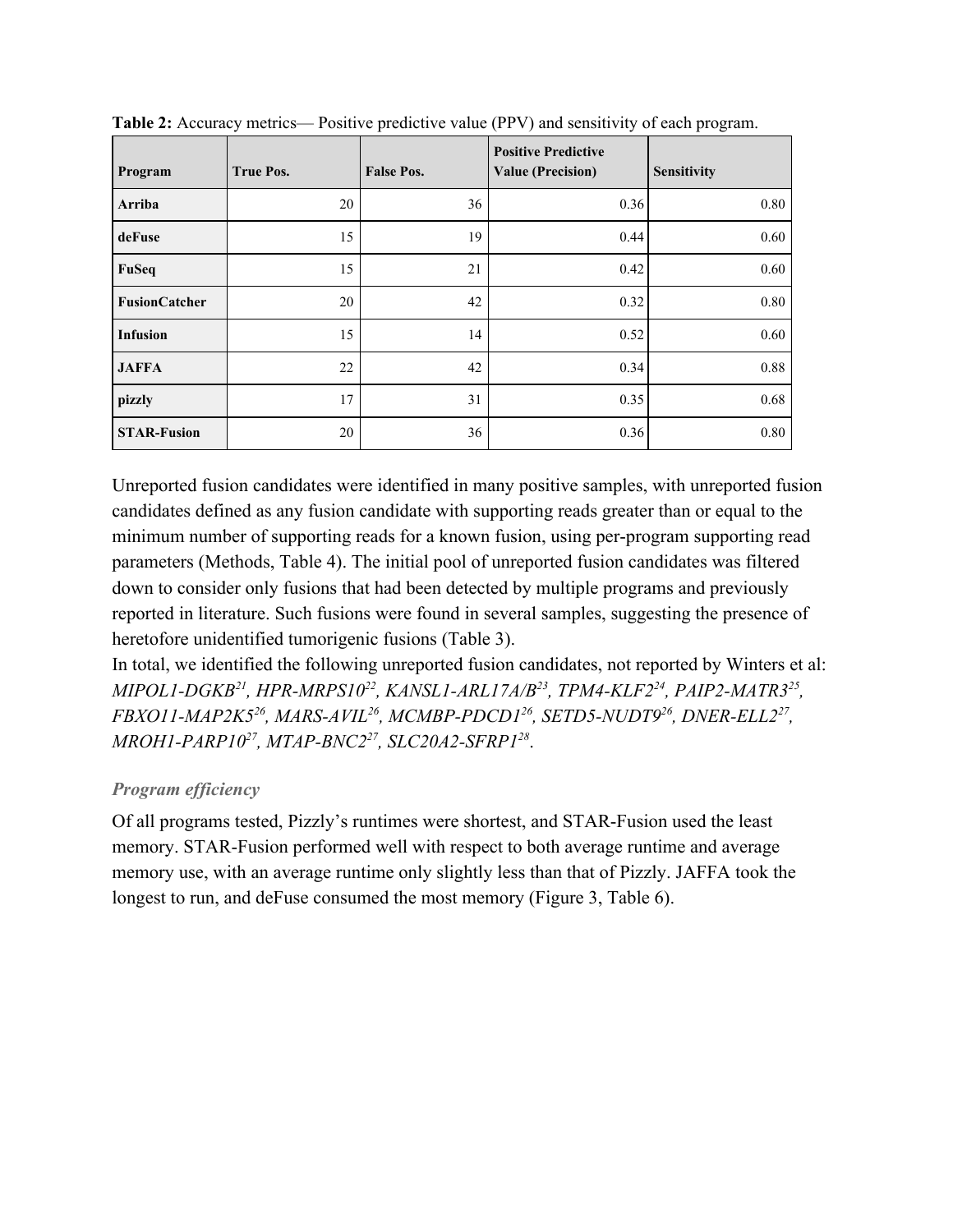**Figure 3:** Plot of runtime (hours) versus memory usage (AveRSS, in units of K) for three fusion detection programs. As a metric of memory usage, we used the average slurm-reported value AveRSS—which denotes the average resident set size of all tasks in a given slurm job—across all samples.



**Table 6:** Runtime and memory usage for the 8 detection programs.

| Program name         | Avg mem. use (GB) | Avg. runtime (hrs) |
|----------------------|-------------------|--------------------|
| Arriba               | 2.89              | 0.99               |
| deFuse               | 4.26              | 1.86               |
| FuSeq                | 3.53              | 0.49               |
| <b>FusionCatcher</b> | 2.70              | 3.09               |
| <b>InFusion</b>      | 0.67              | 5.66               |
| <b>JAFFA</b>         | 1.03              | 8.04               |
| <b>Pizzly</b>        | 1.69              | 0.14               |
| <b>STAR-Fusion</b>   | 0.08              | 0.64               |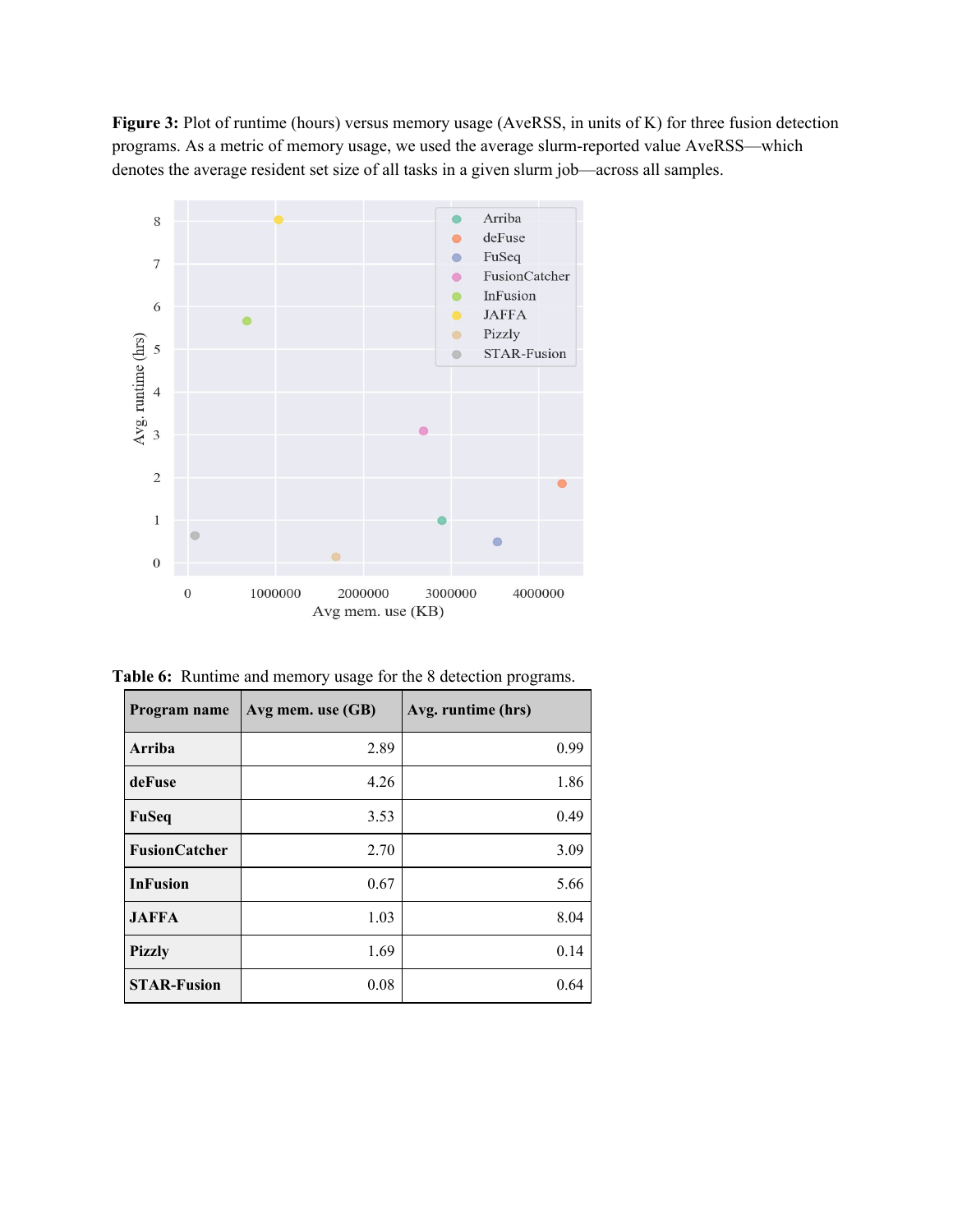**Table 3:** Commonly observed false positive or unreported fusion candidates in the positive dataset. Starred fusions have appeared in literature and are possible unreported fusions.

| <b>Fusion</b><br>Sample ID<br><b>Histological Type</b><br><b>Detected By</b>                                                   |  |
|--------------------------------------------------------------------------------------------------------------------------------|--|
| $v1-11$<br>Acute myeloid leukemia<br>FusionCatcher, JAFFA, pizzly, STAR-Fusion<br>CHP1-FAM189A1                                |  |
| $v11 - 151$<br>Squamous cell carcinoma<br>Arriba, FuSeq, JAFFA, STAR-Fusion<br>SENP6-KHDC1                                     |  |
| $v11 - 153$<br>Non small cell lung cancer<br>GMEB1-RCC1<br>Arriba, FuSeq, FusionCatcher, JAFFA, pizzly                         |  |
| PEX3-AIG1<br>Arriba, FuSeq, FusionCatcher, InFusion, JAFFA, pizzly, STAR-Fusion                                                |  |
| $v12 - 165$<br>Prostate adenocarcinoma<br>CCSER2-CYP2C19<br>Arriba, FuSeq, FusionCatcher, InFusion, JAFFA, pizzly, STAR-Fusion |  |
| FAM117B-BMPR2<br>Arriba, FusionCatcher, InFusion, JAFFA, pizzly, STAR-Fusion                                                   |  |
| Arriba, deFuse, FusionCatcher, JAFFA, pizzly<br>GPS2-MPP2                                                                      |  |
| MIPOL1-DGKB*<br>Arriba, FuSeq, FusionCatcher, InFusion, JAFFA, pizzly, STAR-Fusion                                             |  |
| MRPS10-HPR*<br>Arriba, FusionCatcher, pizzly, STAR-Fusion                                                                      |  |
| SNX9-CYP2C19<br>Arriba, FusionCatcher, JAFFA, STAR-Fusion                                                                      |  |
| B-cell lymphoma<br>$v3-40$<br>ACACB-HVCN1<br>Arriba, FusionCatcher, JAFFA, STAR-Fusion                                         |  |
| KANSL1-ARL17A*<br>FuSeq, FusionCatcher, JAFFA, pizzly                                                                          |  |
| $v3-42$<br>Acute progranulocytic leukemia<br>KANSL1-ARL17B*<br>deFuse, FusionCatcher, JAFFA, pizzly                            |  |
| TPM4-KLF2*<br>FuSeq, FusionCatcher, JAFFA, pizzly                                                                              |  |
| $v6-83$<br>Chronic myeloid leukemia<br>BAG6-SLC44A4<br>Arriba, deFuse, FuSeq, FusionCatcher, JAFFA, pizzly, STAR-Fusion        |  |
| C16orf87-ORC6<br>Arriba, FusionCatcher, JAFFA, STAR-Fusion                                                                     |  |
| deFuse, FuSeq, FusionCatcher, JAFFA, pizzly<br>KANSL1-ARL17A*                                                                  |  |
| KIAA1958-HSDL2<br>Arriba, FusionCatcher, JAFFA, pizzly, STAR-Fusion                                                            |  |
| Prostate adenocarcinoma<br>$v6 - 86$<br>TMEFF2-FASTKD2<br>Arriba, FusionCatcher, JAFFA, STAR-Fusion                            |  |
| $v6 - 89$<br>Diffuse histiocytic lymphoma<br>HSD17B7-RGS4<br>Arriba, FusionCatcher, JAFFA, STAR-Fusion                         |  |
| MEGF8-CNFN<br>Arriba, deFuse, FusionCatcher, JAFFA, STAR-Fusion                                                                |  |
| OAZ1-FKBP8<br>Arriba, FusionCatcher, JAFFA, STAR-Fusion                                                                        |  |
| PAIP2-MATR3*<br>Arriba, deFuse, InFusion, JAFFA, STAR-Fusion                                                                   |  |
| PFKFB3-RBM17<br>Arriba, FusionCatcher, JAFFA, pizzly, STAR-Fusion                                                              |  |
| SPOP-MYT1<br>Arriba, deFuse, FuSeq, FusionCatcher, JAFFA, pizzly, STAR-Fusion                                                  |  |
| TOP1-NCOA3<br>Arriba, FusionCatcher, JAFFA, STAR-Fusion                                                                        |  |
| VMP1-FLCN<br>deFuse, Arriba, FusionCatcher, InFusion, JAFFA, pizzly, STAR-Fusion                                               |  |
| $v7-93$<br>Liposarcoma<br>DAZAP1-AVIL<br>Arriba, deFuse, FuSeq, FusionCatcher, InFusion, JAFFA, STAR-Fusion                    |  |
| SCAF8-LYZ<br>Arriba, deFuse, FuSeq, FusionCatcher, InFusion, JAFFA, pizzly, STAR-Fusion                                        |  |
| TMBIM4-CYP4F22<br>FuSeq, FusionCatcher, InFusion, JAFFA                                                                        |  |
| $v8 - 116$<br>Large cell immunoblastic<br>deFuse, FuSeq, FusionCatcher, JAFFA, pizzly<br>KANSL1-ARL17A*                        |  |
| lymphoma                                                                                                                       |  |
| $v8 - 117$<br>Rhabdomyosarcoma<br><b>FBXO11-MAP2K5*</b><br>FusionCatcher, InFusion, JAFFA, pizzly                              |  |
| MARS-AVIL*<br>Arriba, deFuse, FuSeq, FusionCatcher, InFusion, JAFFA, pizzly, STAR-Fusion                                       |  |
| MCMBP-PDCD11*<br>Arriba, FuSeq, FusionCatcher, InFusion, STAR-Fusion, deFuse                                                   |  |
| RNF219-AKAP11<br>Arriba, FusionCatcher, JAFFA, STAR-Fusion                                                                     |  |
| SETD5-NUDT9*<br>Arriba, FusionCatcher, JAFFA, pizzly, STAR-Fusion                                                              |  |
| $v8 - 118$<br>Arriba, FuSeq, FusionCatcher, JAFFA, pizzly, STAR-Fusion, deFuse<br>Osteosarcoma<br>DNER-ELL2*                   |  |
| ELL2-TRIP12<br>Arriba, FuSeq, FusionCatcher, JAFFA, pizzly, STAR-Fusion                                                        |  |
| Arriba, FusionCatcher, JAFFA, pizzly, STAR-Fusion<br>MROH1-PARP10*                                                             |  |
| Arriba, deFuse, FuSeq, FusionCatcher, JAFFA, pizzly, STAR-Fusion<br>MTAP-BNC2*                                                 |  |
| TFG-GPR128*<br>deFuse, InFusion, JAFFA, pizzly, STAR-Fusion                                                                    |  |
| $v9-124$<br>Colon adenocarcinoma<br>ADAP1-PRKAR1B<br>Arriba, deFuse, FuSeq, FusionCatcher, JAFFA, pizzly, STAR-Fusion          |  |
| FZR1-CREB3L3<br>Arriba, deFuse, InFusion, pizzly, STAR-Fusion                                                                  |  |
| KANSL1-ARL17A*<br>deFuse, FusionCatcher, JAFFA, pizzly                                                                         |  |
| $v9-125$<br>Bladder transitional cell carcinoma PPIE-ADCY10<br>Arriba, FuSeq, FusionCatcher, pizzly, STAR-Fusion               |  |
| Arriba, FusionCatcher, JAFFA, STAR-Fusion<br>SLC20A2-SFRP1*                                                                    |  |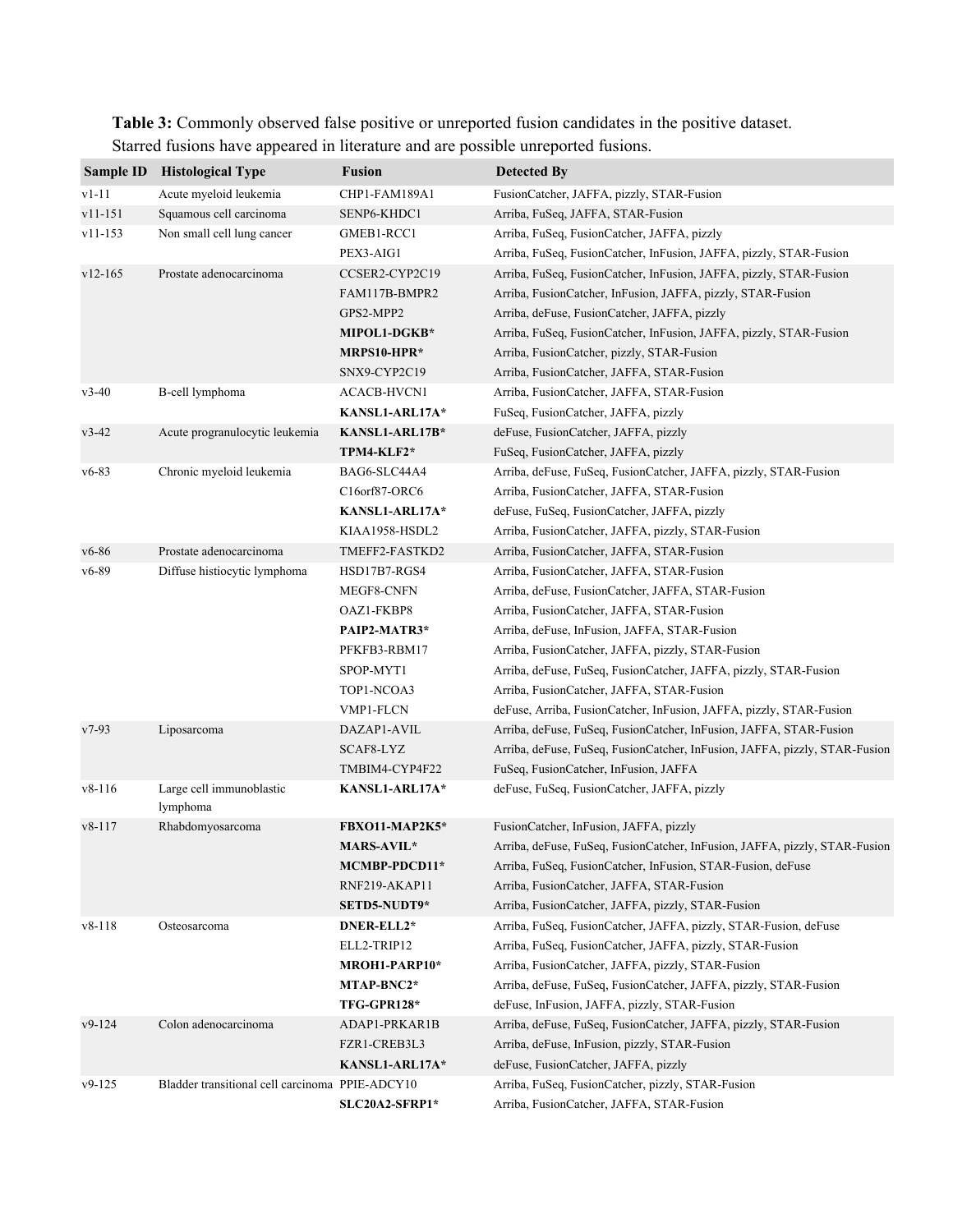#### *Negative dataset*

| Sample ID | <b>Histological Type</b> | <b>Fusion</b>  | <b>Detected By</b>                                                            |
|-----------|--------------------------|----------------|-------------------------------------------------------------------------------|
| $v10-144$ | Breast adenocarcinoma    | BRIP1-VMP1     | InFusion, JAFFA, pizzly, FusionCatcher                                        |
|           |                          | CDYL-CDKAL1    | Arriba, InFusion, JAFFA, pizzly, STAR-Fusion, FusionCatcher                   |
|           |                          | CMTM4-AKR1C4   | Arriba, FuSeq, InFusion, JAFFA, pizzly, STAR-Fusion,<br><b>FusionCatcher</b>  |
|           |                          | DDX42-PITPNC1  | Arriba, FuSeq, InFusion, JAFFA, pizzly, STAR-Fusion,<br><b>FusionCatcher</b>  |
|           |                          | EZR-OSTCP1     | Arriba, deFuse, JAFFA, STAR-Fusion                                            |
|           |                          |                | MAP1LC3B-ZNF821 Arriba, FuSeq, InFusion, JAFFA, STAR-Fusion, FusionCatcher    |
|           |                          |                | RAB22A-PHACTR3 Arriba, JAFFA, STAR-Fusion, FusionCatcher                      |
|           |                          | SUPT4H1-CEP112 | Arriba, FuSeq, InFusion, JAFFA, pizzly, STAR-Fusion,<br><b>FusionCatcher</b>  |
|           |                          | TANC2-MTMR4    | Arriba, FuSeq, InFusion, JAFFA, pizzly, STAR-Fusion,<br>FusionCatcher         |
|           |                          | TANC2-PSMD12   | Arriba, FuSeq, InFusion, JAFFA, STAR-Fusion, FusionCatcher                    |
|           |                          | TMEM104-CDK12  | FuSeq, InFusion, JAFFA, pizzly, FusionCatcher                                 |
|           |                          | TOX3-GNAO1     | Arriba, JAFFA, STAR-Fusion, FusionCatcher                                     |
| $v6 - 81$ | Epithelioid sarcoma      | TRIM24-MET     | Arriba, FuSeq, InFusion, JAFFA, pizzly, STAR-Fusion                           |
| $v9-126$  | Breast adenocarcinoma    | CD151-BLVRB    | InFusion, JAFFA, STAR-Fusion, FusionCatcher                                   |
|           |                          | ESR1-CCDC170   | Arriba, deFuse, InFusion, JAFFA, pizzly, STAR-Fusion,<br><b>FusionCatcher</b> |
|           |                          | RNF187-OBSCN   | Arriba, InFusion, JAFFA, FusionCatcher                                        |
|           |                          | SPAG9-NGFR     | JAFFA, FusionCatcher, Arriba, InFusion, pizzly, STAR-Fusion                   |

**Table 4:** Commonly observed false positives in the negative dataset.

#### *Control dataset*

**Table 5:** Commonly observed false positives in the control dataset.

| <b>Sample ID</b> | <b>Histological Type</b> | <b>Fusion</b> | <b>Detected By</b>                                 |
|------------------|--------------------------|---------------|----------------------------------------------------|
| $v10-133$        | Normal (thyroid)         |               | KANSL1-ARL17A FuSeq, JAFFA, pizzly, FusionCatcher  |
|                  |                          |               | KANSL1-ARL17B deFuse, FuSeq, pizzly, FusionCatcher |
|                  |                          | TFG-GPR128    | deFuse, InFusion, JAFFA, pizzly, STAR-Fusion       |

## **DISCUSSION**

This study analyzes the performance of 8 open-source fusion detection software packages on RNA-Seq data from tumor cells with known oncogenic fusions. All programs demonstrated true positive detection rates of >60% among the total fusions demarcated as "known," demonstrating reasonable sensitivity across the board. However, positive predictive value was low among all programs, with the highest PPV at only 52%. These sensitivity values fall into a similar range as those reported in previous studies, but the PPV results noticeably differ: both Haas et al. and Kumar et al. reported PPV values close to  $100\%$  for most programs tested<sup>3,4</sup>. Because both previous papers used simulated data or cancer cell line data, we speculate that reduced levels of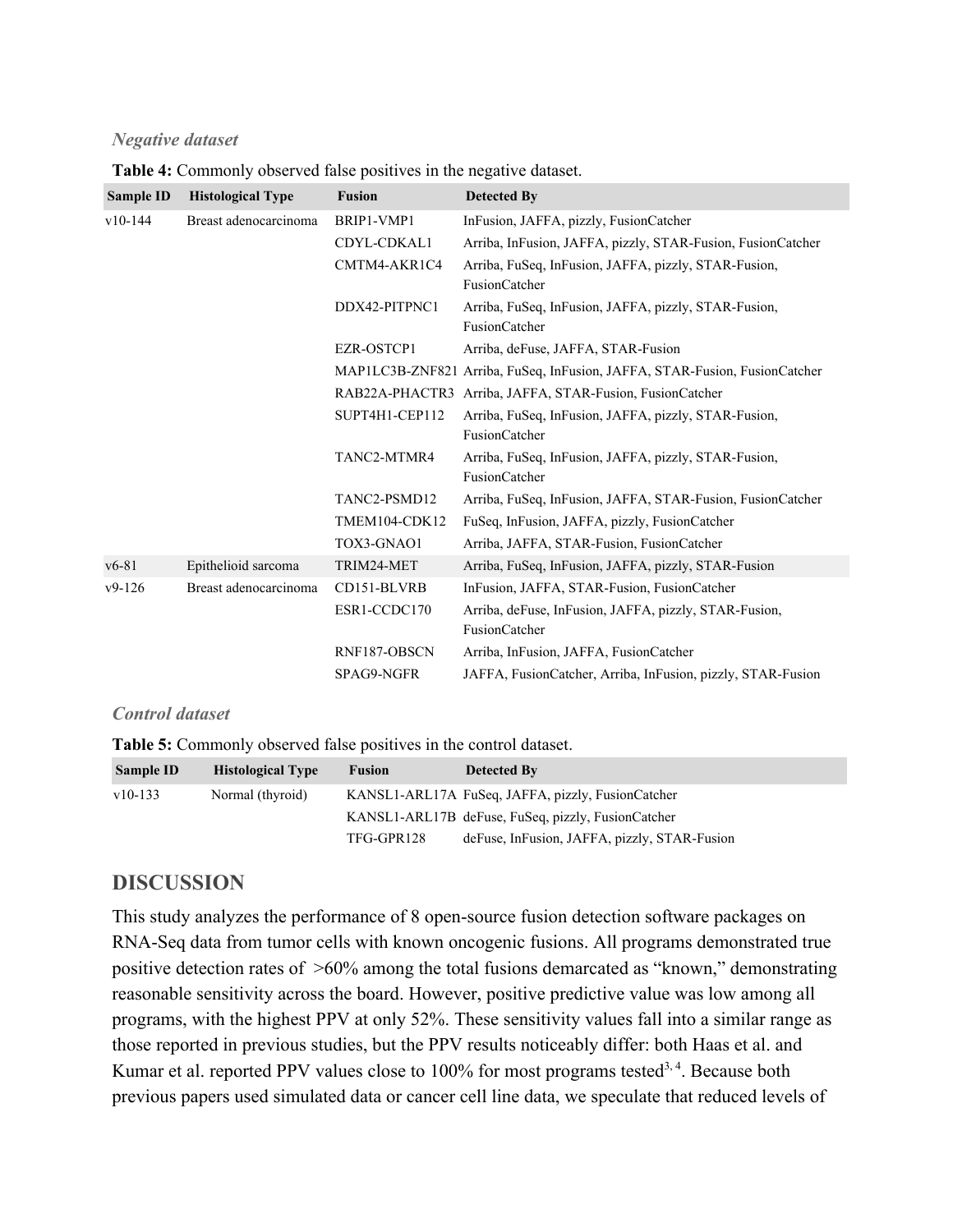noise in their datasets may have incurred fewer false positives than if they had used patient tumor cell data. This explanation is supported by multiple program-associated publications that found significant discrepancies in program specificity when running on real tumor datasets rather than simulated data<sup>11, 12</sup>.

Only FusionCatcher and JAFFA successfully detected the known fusion *TMPRSS-ERG* in a sample with prostate adenocarcinoma. Similarly, in sample v9-124, only FusionCatcher, JAFFA, and STAR-Fusion detected the known fusion *GRHL2-MAP2K2*, which additionally went undetected by Winters et al. On the other hand, neither Winters et al, nor any of the tested programs, was able to detect *LPP-FOXP1* in sample v3-40. While the *FOXP1* gene is well-documented in B-cell lymphoma<sup>29</sup>, and *LPP* fusions have been previously associated with tumorigenesis<sup>30</sup>, there exists very little documentation of the *LPP-FOXP1* fusion. This is most likely due to the panel used in the sequencing, which might not have captured LPP and FOX1P well enough to be detected by the tested programs.

In samples containing more than two known fusions, programs frequently detected only one of the two*.* Furthermore, certain fusions appeared in multiple samples, and failed to be detected by a given program in every one of such samples, thereby potentially skewing the reported accuracy of that program. For example, InFusion failed to detect *NPM1-ALK* in any of the three samples that contained this fusion, suggesting that there is some attribute of the fusion for which InFusion's algorithm fails to account. Successful detection of this particular fusion across all three samples would heighten the reported sensitivity of InFusion from 60% to 72%. A dataset representing a greater variety known fusions would thus provide more a comprehensive reflection of program sensitivity.

Additionally, we identified a number of fusion candidates, not reported by Winters et al. Among these candidates, *KANSL1-ARL17A/B* (detected in multiple samples) and *MTAP-BNC2* (detected in the osteosarcoma sample) appeared most frequently in literature. *KANSL1-ARL17A/B* results from an inversion on chromosome 17 that fuses *KANSL1,* which codes for a protein involved in histone H4 acetylation, and *ARL17A* is involved in several carcinogenic pathways. The fusion has been found to confer cancer predisposition in individuals with European ancestry, suggesting that while these unreported fusion candidates may be germline fusions $2<sup>3</sup>$ . Likewise, *MTAP-BNC2,* an inversion on chromosome 9 resulting in the fusion of two genes respectively encoding a methylthioadenosine phosphorylase and zinc finger protein, has been reported to be involved in osteosarcoma carcinogenesis<sup>27</sup>.

In comparing runtime, half of the tested programs completed fusion calls in under 1 hour on average, with deFuse, FusionCatcher, InFusion and JAFFA taking longer. Running JAFFA consumed significantly more time than any other program—however, this fits with the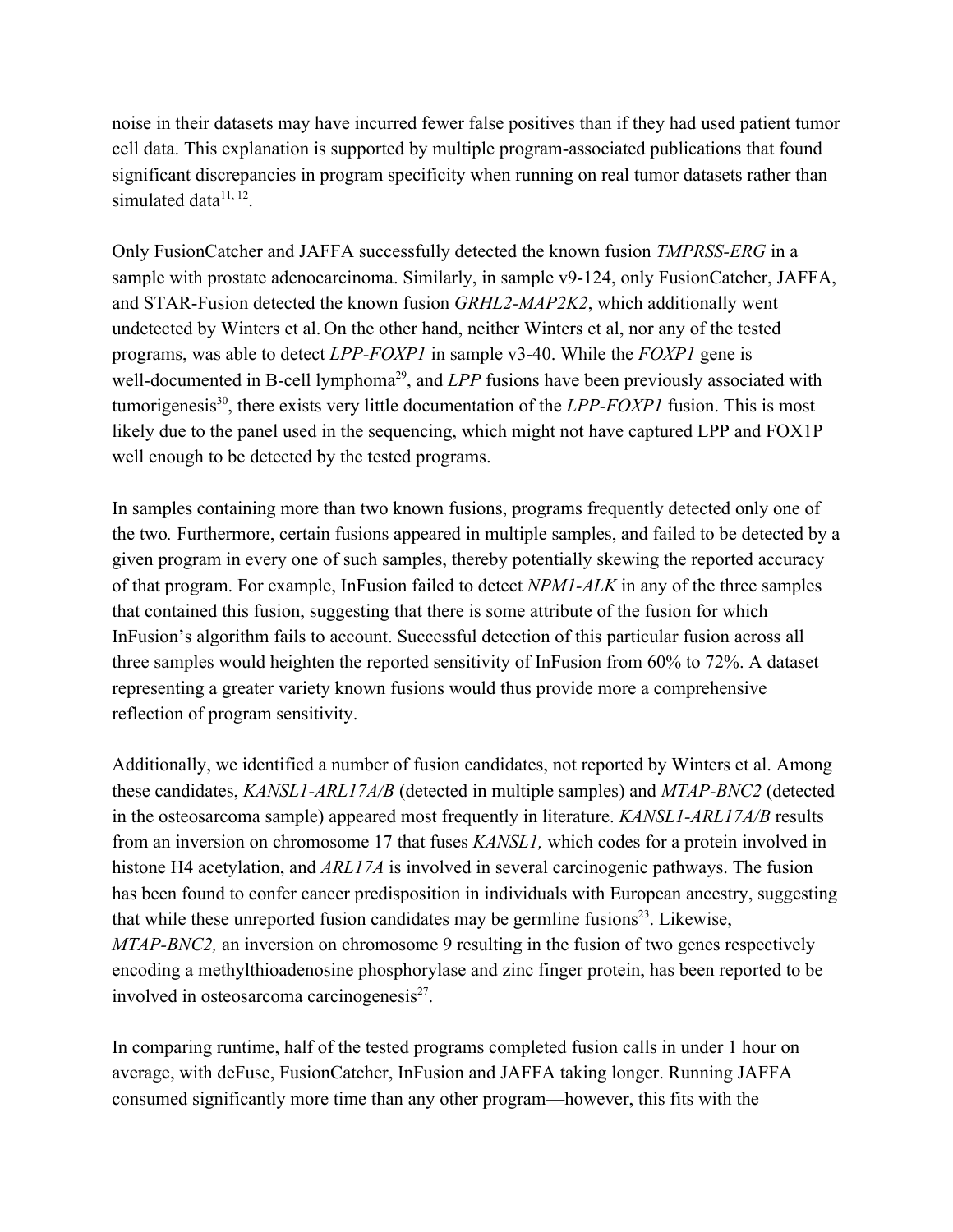observation that JAFFA attained the highest sensitivity among all programs tested. Of all the programs, Pizzly ran the fastest, in accordance with the results reported by Pizzly's developers<sup>11</sup>. Memory usage varied widely, with programs like FuSeq and Arriba using 3-4 GB of memory on average per run, and others like STAR-Fusion and InFusion using less than 1 GB. It is worth noting because each program required slightly different amounts of memory and time to run, certain parameters in batch scripts— cores, nodes, allocated memory and allocated runtime were specific to the programs being tested (Table 4, Methods). This inconsistency in parameters is likely to skew runtime comparisons. As such, for a more accurate comparison, we recommend running all the programs again using the same number of cores to evaluate efficiency.

We found that overall, program performance varied depending on the input and the metrics of evaluation. Due to this variation, it is necessary to tailor program selection to clinical or research use. For example, 60% may not be a sufficiently high sensitivity score for clinical cancer detection purposes, as the risks of not detecting an extant fusion are very high. As such, users in clinical settings opt for programs with comparatively high sensitivities, such as JAFFA or FusionCatcher. However, although JAFFA demonstrated the highest sensitivity among all tested programs, it also detected a high number of false positives and exhibited relatively long runtimes. For more precise results and a quicker turnaround rate, other programs may be more suitable. Of all programs tested, STAR-Fusion and Arriba appeared to have the best balance of sensitivity and specificity, each detecting 20 out of the 25 known fusions and achieving PPVs that lay the middle of the reported PPV range. Moreover, both programs ran fairly quickly, with average runtimes of under an hour. These findings correlate with those of Haas et  $al<sup>4</sup>$ . It is worth noting, finally, that we ran each program using default parameters. In practice these parameters may be adjusted, yielding higher specificities or sensitivities than our findings suggest.

# **CONCLUSIONS**

Fusion detection software fills an important role in genomics research and the expansion of medical knowledge. This study provides an overview and evaluation of several more recent packages, geared towards scientists who may be interested in using them. Among the 8 programs tested in this study, we identified JAFFA as the most sensitive option, Pizzly as the fastest, and STAR-Fusion as the program providing the best balance across sensitivity, PPV, runtime and memory usage. Fusion detection programs continue to be developed; we therefore anticipate that other review studies will be needed. We recommend that future studies expand the size of the tested dataset, as well as the diversity of fusions and tumor types represented.

## **METHODS**

All programs were tested using bash scripts on Brown University Center for Computation and Visualization's Oscar system, using the GRCh37 genome assembly as a reference genome. In all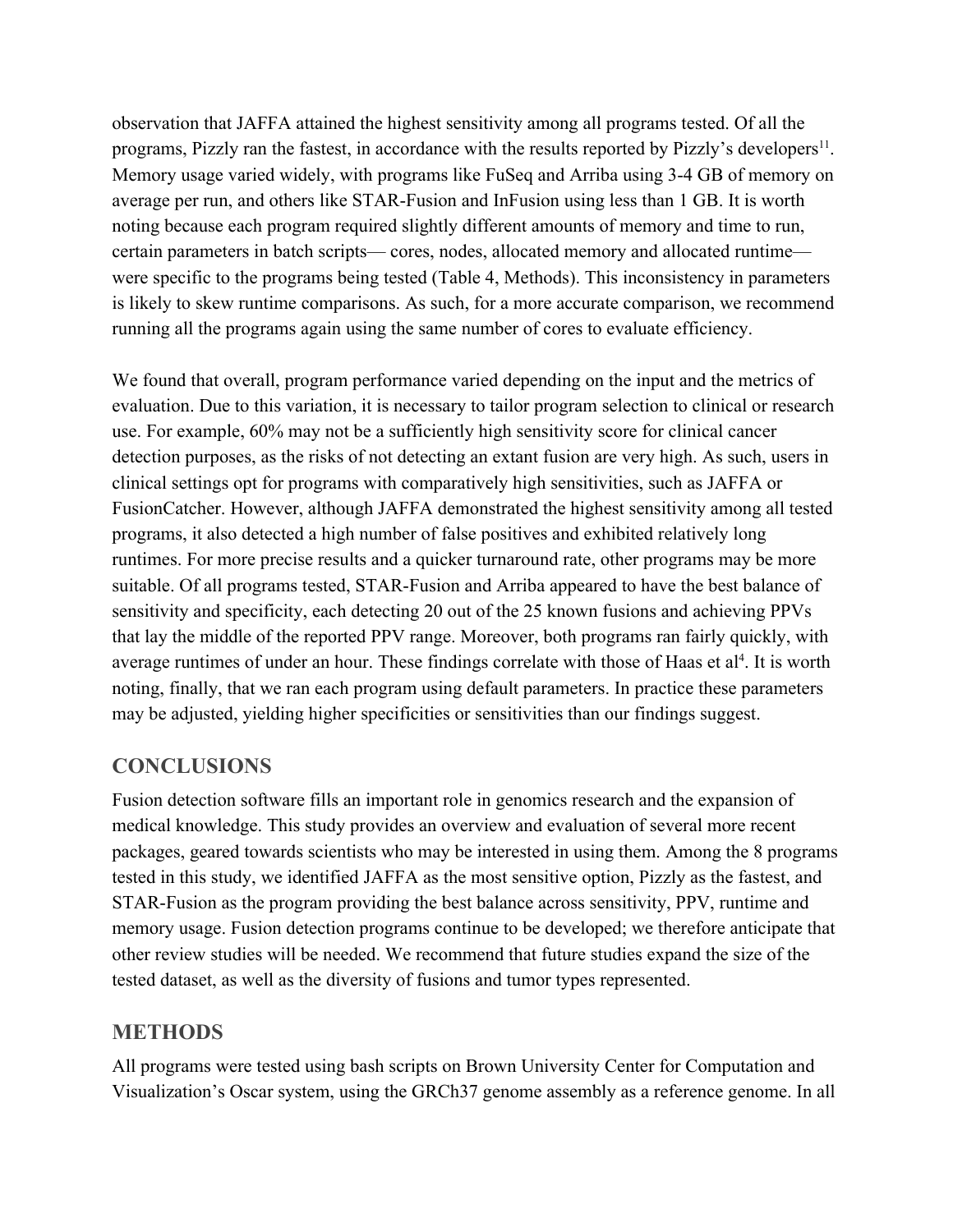cases, we used the default parameter settings for each program in our fusion calls, so as to maintain consistency across the programs' performance results.

#### *Software packages*

## **Arriba**

## *v1.1.0*

Program design centered around runtime and sensitivity. Filters for artifacts characteristic of gene fusions among fusion candidates generated by the STAR aligner. Available from: <https://github.com/suhrig/arriba>

## **DeFuse**

## *v0.6.2*

Resolves ambiguous discordant reads using a novel algorithm, uses discordant pairs to analyze split reads, then applies an Adaboost classifier to discriminate between false positives and fusion candidates.

Available from: <https://github.com/amcpherson/defuse>

## **FuSeq**

## *v1.1.2*

Uses Rapmap's quasi-mapping to generate mapped reads and split reads, from which fusion gene candidates are determined. Applies filtering, statistical tests, and de novo assembly validation to produce final candidates.

Available from: <https://github.com/nghiavtr/FuSeq>

## **FusionCatcher**

## *v1.10*

Specifically applied to somatic fusion detection in diseased samples. Aligns reads to transcriptome with Ensembl genome annotation and Bowtie aligner, then uses an ensemble of four aligners to identify fusion junctions.

Available from: https://github.com/ndaniel/fusioncatcher

**Note:** We initially ran FusionCatcher version 1.10, released April 10, 2019. Using this version, two samples, SRR6796300 and SRR6796350, failed to complete. We decided to rerun the program, but in the time between our initial run of FusionCatcher and our rerun attempt, our initial installation had been deleted and the software had been upgraded to version 1.20. Upon installing and running v1.20, we found that the program underperformed significantly in comparison to v1.10 (sensitivity: 0.44) and failed on 4 samples. Thus we decided to conduct our analyses using the v1.10 results, excluding samples SRR6796300 and SRR6796350. Due to time constraints, we were unable to re-install v1.10, and as such, certain samples have been excluded from the calculations of average runtime and memory.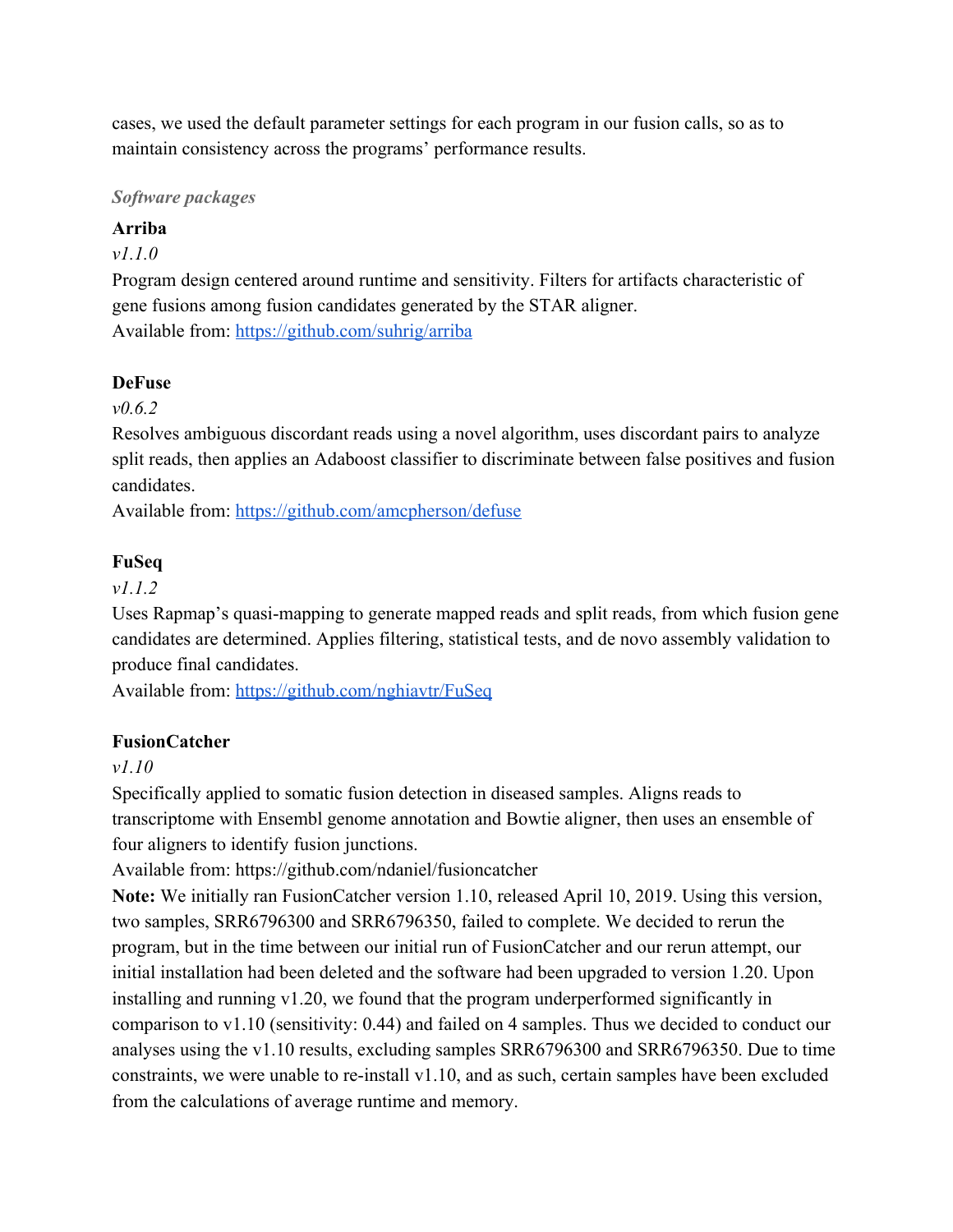## **InFusion**

## *v0.8*

Developed for chimeric RNA detection, including but not limited to gene fusions. Performs detection and clustering of "split" and "bridge" reads from the Bowtie2 aligner, then filters fusion candidates.

Available from: <https://bitbucket.org/kokonech/infusion/wiki/Home>

## **JAFFA**

## *v1.09*

Fusion-detection pipeline consisting of three different modes, variable depending on read length: "Direct," "Assembly," and "Hybrid." Each method uses Bowtie to align reads, then maps these reads to the transcriptome using a combination of BLAT and Oases. Available from: <https://github.com/Oshlack/JAFFA/wiki>

## **Pizzly**

## *v0.37.3*

Utilizes kallisto to identify possible fusion junctions through pseudo-aligning reads to the reference transcriptome. False positives are then removed through additional filtering. Available from: <https://github.com/pmelsted/pizzly>

## **STAR-Fusion**

## *v1.8.1*

Identifies chimeric junctions using split reads from the STAR-aligner, validates these junctions by counting supporting junction reads and spanning fragments, and utilizes a series of filters to narrow down candidate genes.

Available from: <https://github.com/STAR-Fusion/STAR-Fusion/wiki>

## *Datasets*

The 30 total samples utilized in this project were taken from a 2018 study conducted by Winters et al, in which an RNA sequencing assay of human tissue samples was collected for the validation of a fusion detection pipeline<sup>14</sup>. Our dataset was compiled in an attempt to be as diverse as possible with regard to tissue and known fusion type. Each sample was obtained in the format of an SRA file from the NCBI Sequence Read Archive and converted into the appropriate input format for the given programs (FASTQ, FASTQ.gz, FASTA, etc). We considered pairs of reciprocal fusions (e.g. PML-RARA and RARA-PML) to be one fusion. We followed the definition of a "known fusion" given by Winters et al.: that is, one of 571 reportable genes previously described in fusions or with verified oncogenic potential<sup>14</sup>. All such known fusions were verified by Winters et al using other methods such as RT-PCR.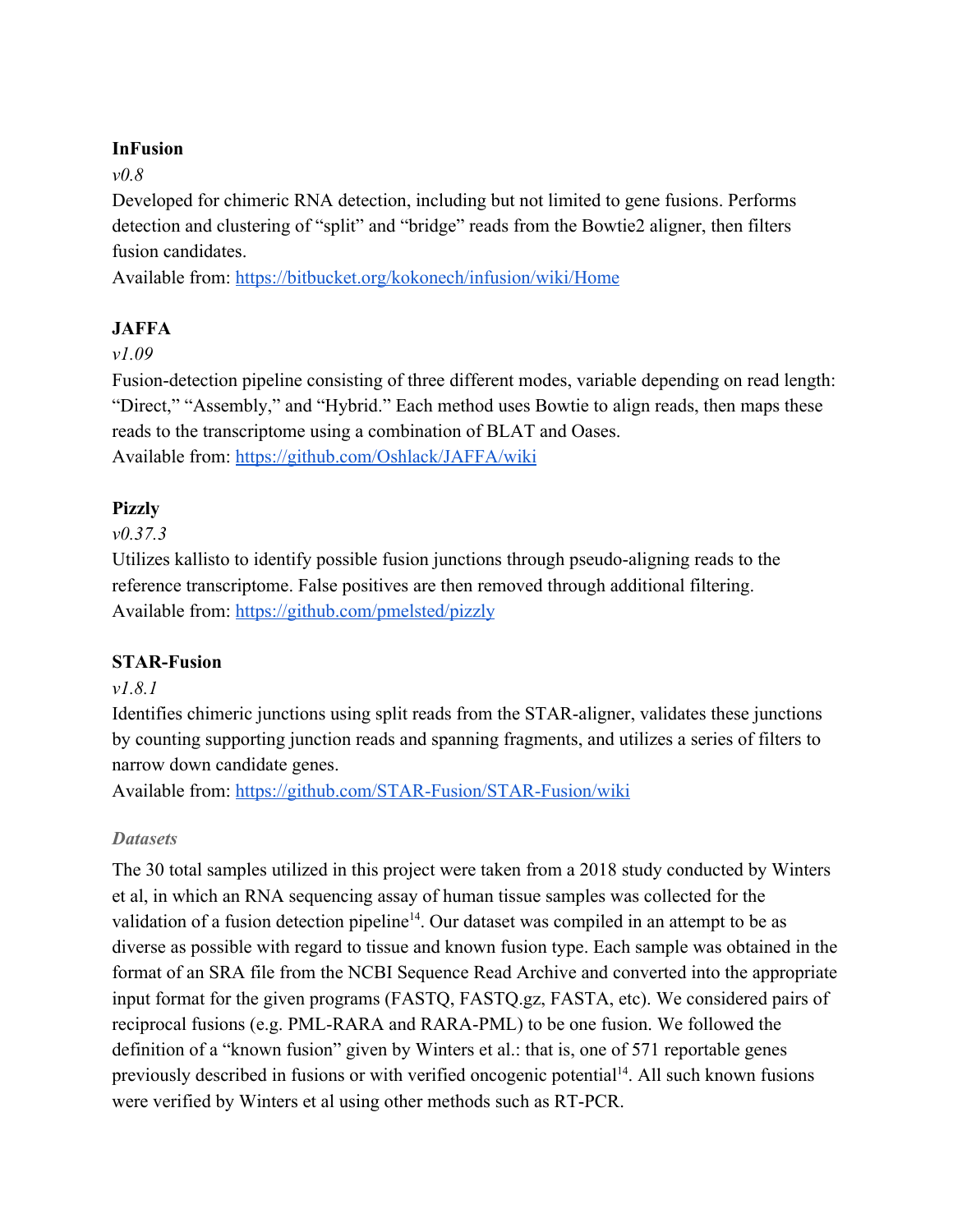## *Positive dataset*

**Table 1:** List of positive tumor samples tested, along with histological type, previously known and newly detected fusions discovered in each sample. We considered "positive samples" samples that contain either fusion(s) known prior to the Winters et al. study, and/or fusion(s) detected and validated by Winters et al. As such, sample v7-93 is considered a positive sample. Note that BRD4-C15orf55 is recognized by some fusion detection algorithms as BRD5-NUTM1.

| <b>Sample Number</b> | <b>Histological Type</b>                      | <b>Known Fusions</b>         | Detected by Winters et al       | <b>SRAID</b> |
|----------------------|-----------------------------------------------|------------------------------|---------------------------------|--------------|
| $v1-11$              | Acute myeloid leukemia                        | RUNX1-RUNX1T1                | RUNX1-RUNX1T1                   | SRR6796292   |
| $v11 - 151$          | Squamous cell carcinoma                       | BRD4-C15orf55                | BRD4-C15orf55<br>GTF2IRD1-CLIP2 | SRR6796300   |
| $v11 - 153$          | Non small cell lung cancer                    | SLC34A2-ROS1                 | SLC34A2-ROS1                    | SRR6796304   |
| v12-161              | chondrosarcoma                                | EWSR1-NR4A3                  | HEY1-NCOA2                      | SRR6796318   |
| $v12 - 165$          | Prostate adenocarcinoma                       | RERE-PIK3CD                  | RERE-PIK3CD                     | SRR6796326   |
| $v1-26$              | Acute progranulocytic<br>leukemia             | PML-RARA                     | PML-RARA                        | SRR6796328   |
| $v3-40$              | <b>B-cell lymphoma</b>                        | LPP-FOXP1                    | <b>None</b>                     | SRR6796332   |
| $v3-42$              | Acute progranulocytic<br>leukemia             | PML-RARA                     | PML-RARA                        | SRR6796334   |
| $v3-65$              | Anaplastic large T-cell<br>lymphoma           | NPM1-ALK                     | NPM1-ALK                        | SRR6796340   |
| $v6-83$              | Chronic myeloid leukemia                      | BCR-ABL1,<br>NUP214-XKR3     | BCR-ABL1,<br>NUP214-XKR3        | SRR6796352   |
| $v6 - 84$            | Cholangiocarcinoma                            | NUP214-XKR3,<br>FGFR2-BICC1, | NUP214-XKR3,<br>FGFR2-BICC1,    | SRR6796354   |
| $v6 - 86$            | Prostate adenocarcinoma                       | TMPRSS2-ERG                  | TMPRSS2-ERG                     | SRR6796356   |
| $v6 - 89$            | Diffuse histiocytic<br>lymphoma               | NPM1-ALK                     | NPM1-ALK                        | SRR6796358   |
| $v7-93$              | Liposarcoma                                   | <b>None</b>                  | MDM2-TMPO                       | SRR6796360   |
| $v8 - 116$           | Large cell immunoblastic<br>lymphoma          | NPM1-ALK                     | NPM1-ALK                        | SRR6796374   |
| v8-117               | Rhabdomyosarcoma                              | PAX3-FOXO1                   | PAX3-FOXO1                      | SRR6796376   |
| $v8 - 118$           | Osteosarcoma                                  | TP53-VAV1                    | TP53-VAV1                       | SRR6796378   |
| $v9-123$             | Synovial sarcoma                              | SS18-SSX1                    | SS18-SSX1,<br>PIEZO1-CBFA2T3    | SRR6796380   |
| v9-124               | Colon adenocarcinoma                          | GRHL2-MAP2K2                 | <b>None</b>                     | SRR6796382   |
| $v9-125$             | <b>Bladder transitional cell</b><br>carcinoma | FGFR3-TACC3                  | FGFR3-TACC3                     | SRR6796384   |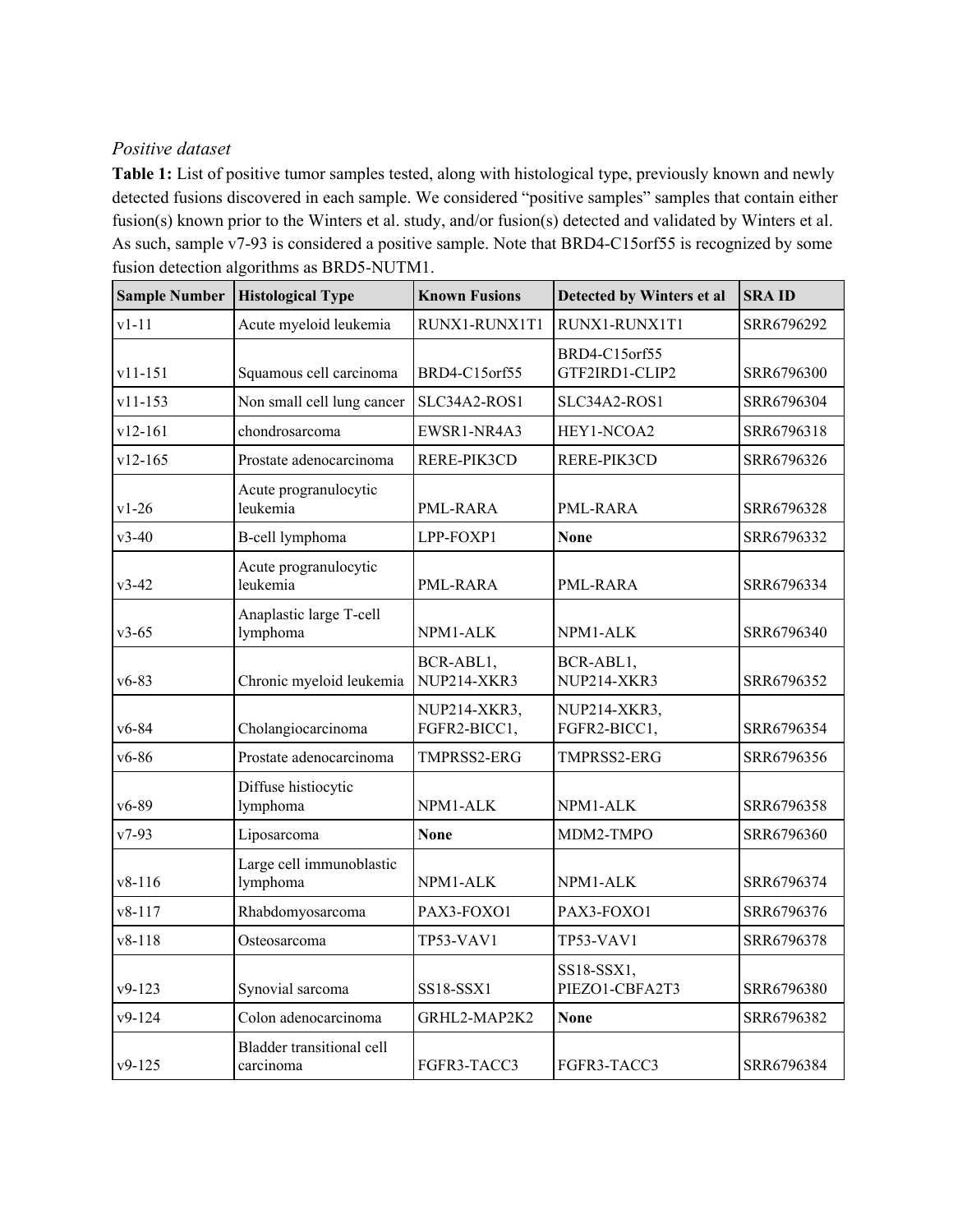#### *Negative dataset*

**Table 2:** List of negative samples tested. We define a negative sample as a tumor sample containing no known tumorigenic fusions.

| <b>Sample Number</b> | <b>Histological Type</b> | <b>Known Fusions</b> | Detected by Winters et al | <b>SRAID</b> |
|----------------------|--------------------------|----------------------|---------------------------|--------------|
| $v10-144$            | Breast adenocarcinoma    | None                 | None                      | SRR6796290   |
| $v6 - 80$            | Brain tumor, NOS         | None                 | None                      | SRR6796348   |
| $v6 - 81$            | Epithelioid sarcoma      | None                 | None                      | SRR6796350   |
| $v8-113$             | Lipoblastoma             | None                 | None                      | SRR6796372   |
| $v9-126$             | Breast adenocarcinoma    | None                 | None                      | SRR6796386   |

## *Control dataset*

**Table 3:** List of control samples tested. We define a control sample as a sample of normal tissue containing no known tumorigenic fusions.

| <b>Sample Number</b> | <b>Histological Type</b> | <b>Known Fusions</b> | Detected by Winters et al | <b>SRAID</b> |
|----------------------|--------------------------|----------------------|---------------------------|--------------|
| $v10-133$            | Normal (thyroid)         | None                 | None                      | SRR6796280   |
| $v10-135$            | Normal (retroperitoneum) | None                 | None                      | SRR6796282   |
| $v10-136$            | Normal (brain)           | None                 | None                      | SRR6796284   |
| $v12 - 158$          | Normal (prostate)        | None                 | None                      | SRR6796312   |
| $v3 - 58$            | Normal (lung)            | None                 | None                      | SRR6796338   |

#### *Analysis of program performance*

To gauge the sensitivity of each program, we used the typical calculation for sensitivity:

**Sensitivity** = True Positives/True Positives + False Negatives,

Where a true positive was defined as any "known" fusion validated by Winters et al, including both pre-existing known fusions as well as new fusions discovered the Winters et al study, and a false negative was defined as any such "known" fusion that failed to be detected by the program in question.

To gauge the specificity of each program, we followed the method utilized by Kumar et al, using positive predictive value or precision rather than calculating specificity exactly:

**Positive predictive value (PPV)** = True Positives/True Positives + False Positives,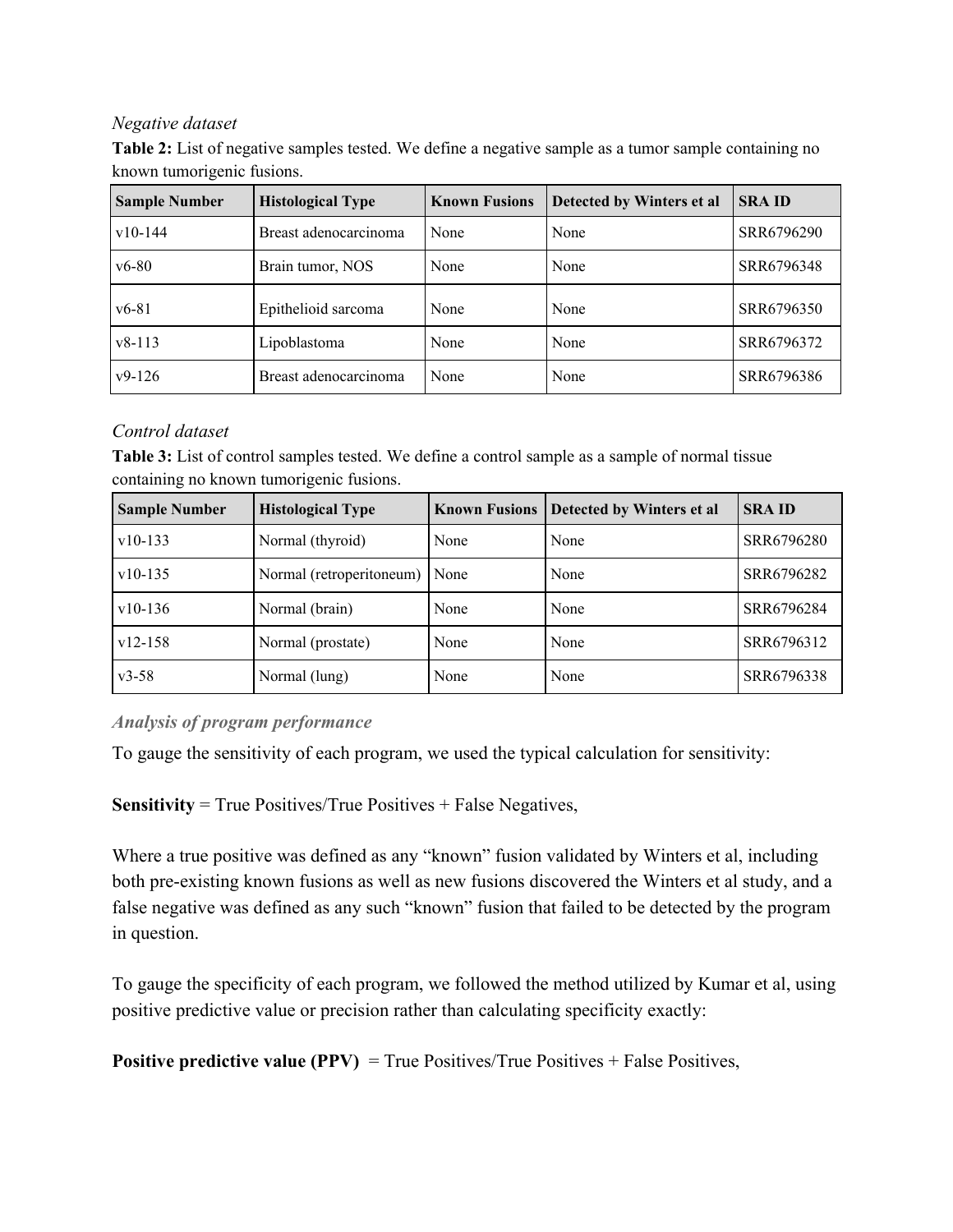Where a true positive was defined as any "known" fusion validated by Winters et al, and a false positive was defined as any additional fusion reported by the given program that met the criteria of a "common false positive" (Table 3). This definition of false positive was employed in order to filter out artifacts from program output, reducing the set of false positives to those that had demonstrated reproducibility. We used PPV rather than the standard specificity calculation, due to difficulty defining and quantifying "true negatives."

As a metric of memory usage, we used the average slurm-reported value AveRSS—which denotes the average resident set size of all tasks in a given slurm job—across all samples (positive, negative control, and normal) for each program. To measure runtime, we used the average duration of the slurm job across all samples. Note that because each program required slightly different amounts of memory and time to run, certain parameters in batch scripts cores, nodes, allocated memory and allocated runtime— were specific to the programs being tested. A list of the batch script parameters is provided below.

| Program name  | <b>Cores</b>   | <b>Nodes</b>   | <b>Runtime (hrs)</b> | Memory per node (GB) |
|---------------|----------------|----------------|----------------------|----------------------|
| Arriba        | $\overline{2}$ | 1              | 9                    | 50                   |
| deFuse        | 8              | 1              | 19                   | 60                   |
| FuSeq         | 1              | $\overline{4}$ | 9                    | 20                   |
| FusionCatcher | $\overline{4}$ | 1              | 48                   | 60                   |
| InFusion      | $\overline{2}$ | 1              | 19                   | 50                   |
| <b>JAFFA</b>  | 5              | ш              | 28                   | 50                   |
| Pizzly        | 8              | 1              | 3                    | 60                   |
| STAR-Fusion   | 5              | 1              | 9                    | 100                  |

**Table 4:** Batch script parameters by program.

## *Identifying Common False Positives and Unreported Fusions*

To identify unreported fusions, we first calculated the minimum number of supporting reads for any known fusions, per program (Table 5). "Supporting reads" are metrics specific to each program; for example, Arriba catalogues the "discordant mates," "split\_reads1," and "split reads2" that support a given candidate fusion, whereas JAFFA reports "spanning reads" and "spanning pairs." We then filtered each program to only fusions whose supporting reads were greater than or equal to the minimum number. We pooled the findings of all programs, and conducted a literature search of all unknown fusions that were detected by four or more programs in the same sample. Fusions that had been documented in at least one fusion database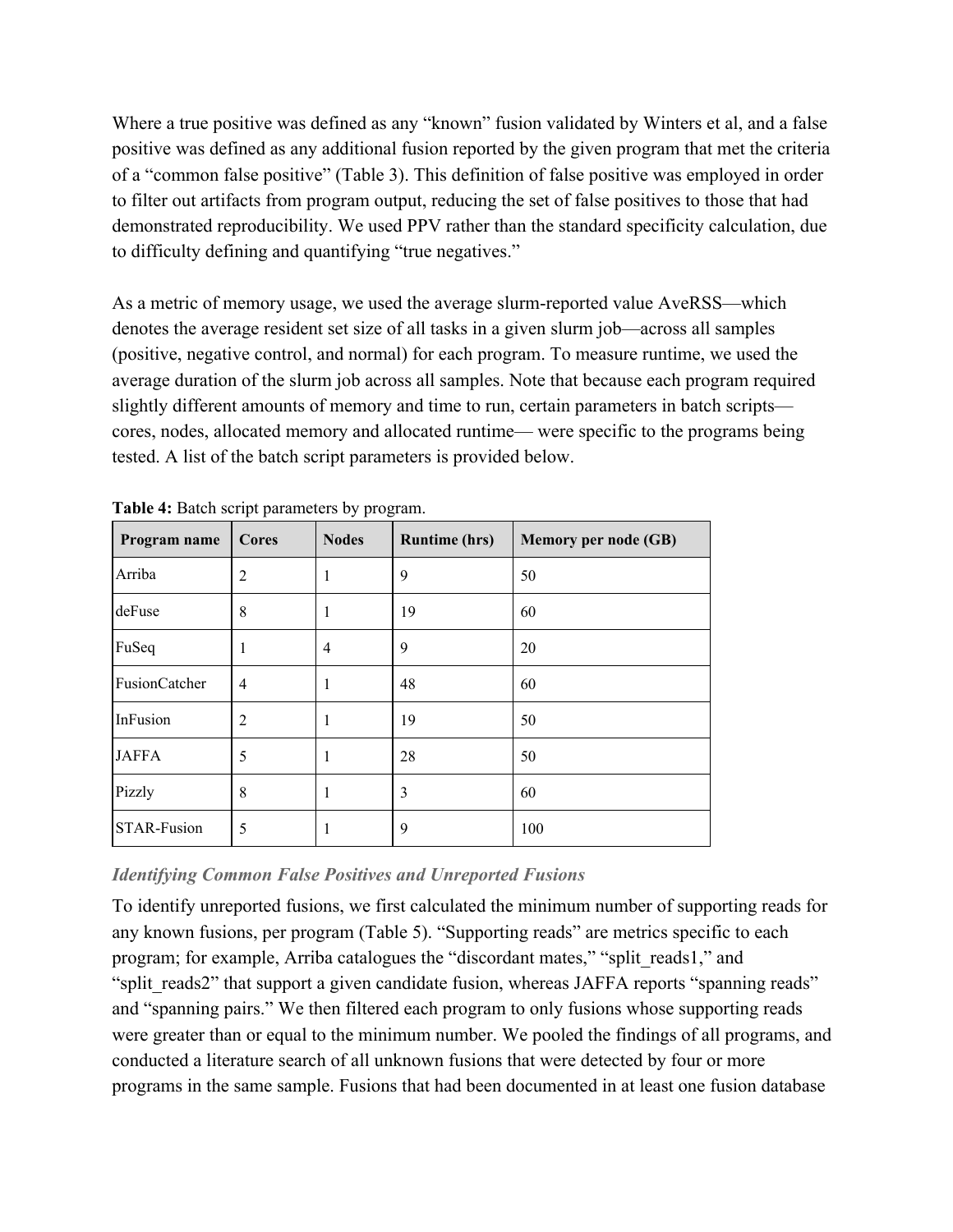or scientific article were considered possible unreported fusions. Fusions that had not been recorded in one of the aforementioned methods were considered false positives.

| Program              | Criteria                                        |
|----------------------|-------------------------------------------------|
| Arriba               | Discordant mates: 1                             |
| deFuse               | Split count: 23<br>Span count: 6                |
| FuSeq                | Supporting reads: 9                             |
| <b>FusionCatcher</b> | Spanning unique reads: 2<br>Spanning pairs: 1   |
| <b>InFusion</b>      | Split reads: 8<br>Paired reads: 0               |
| <b>JAFFA</b>         | Spanning reads: 1                               |
| pizzly               | Pair count: 6                                   |
| <b>STAR-Fusion</b>   | Junction read count: 2<br>Spanning fragments: 1 |

**Table 5:** Minimum read count criteria for identification of false positives and unreported fusions.

## **ACKNOWLEDGMENTS**

I would like to thank Dr. Ece Uzun for conceptualizing this project, reviewing my progress and answering my questions throughout this process, and Dr. Eric Morrow for reviewing my manuscript and being my secondary advisor. I would also like to thank my concentration advisor Dr. Sorin Istrail and the Brown Center for Computational and Molecular Biology for sponsoring this thesis; as well as the Brown Center for Computationalization and Visualization and the Brown Computational Biology Core for help with program installation and debugging.

#### **SUPPLEMENTARY MATERIAL**

For a full list of false positives with ≥3 supporting programs, see this file: <All [Unreported](https://docs.google.com/document/d/1DrI2ouuKioZdcpgy5g9Gtk38c2k_Mk01it141X-0jGU/edit) Fusions [Candidates](https://docs.google.com/document/d/1DrI2ouuKioZdcpgy5g9Gtk38c2k_Mk01it141X-0jGU/edit)**[>](https://docs.google.com/document/d/1DrI2ouuKioZdcpgy5g9Gtk38c2k_Mk01it141X-0jGU/edit)**

Program run results, analysis scripts, and more detailed documentation of methodology available upon request.

# **REFERENCES**

- 1. Latysheva NS, Babu MM. Discovering and understanding oncogenic gene fusions through data intensive computational approaches. Dig Nucleic Acids Res. 2016; doi:10.1093/nar/gkw282
- 2. Kang ZJ, Liu YF, Xu LZ, et al. The Philadelphia chromosome in leukemogenesis. Dig Chin J Cancer. 2016; doi:10.1186/s40880-016-0108-0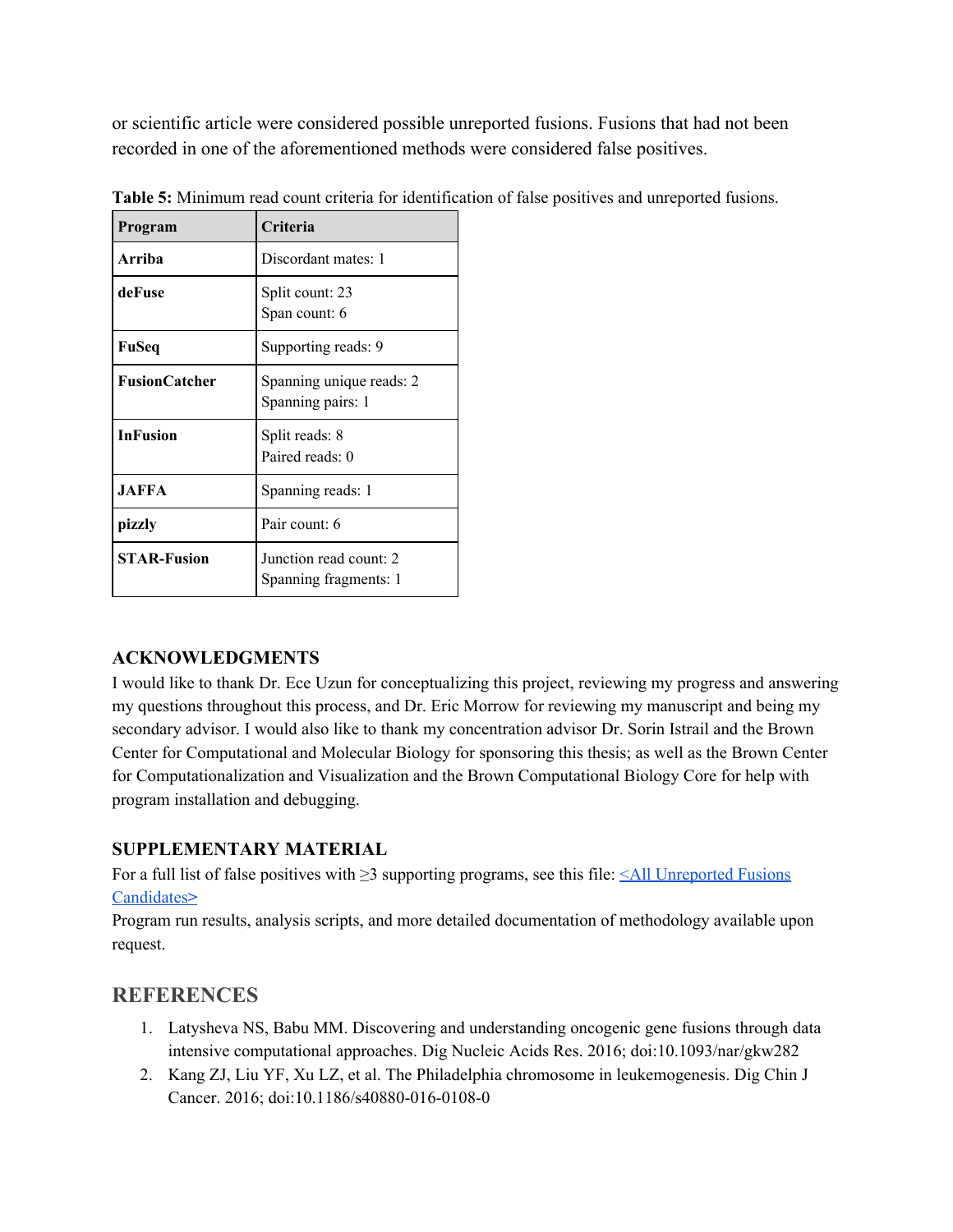- 3. Kumar S, Vo A, Qin F et al. Comparative assessment of methods for the fusion transcripts detection from RNA-Seq data. Dig Sci Rep. 2016; doi:10.1038/srep21597
- 4. Haas BJ, Dobin A, Li B, et al. Accuracy assessment of fusion transcript detection via read-mapping and de novo fusion transcript assembly-based methods. Dig Genome Biol. 2019; doi:10.1186/s13059-019-1842-9
- 5. Uhrig S, Fröhlich M, Hutter B, Brors B. Arriba fast and accurate gene fusion detection from rna-seq data. Dig ESMO Open. 2018; doi:10.1136/esmoopen-2018-EACR25.427
- 6. McPherson A, Hormozdiari F, Zayed A, et al. deFuse: an algorithm for gene fusion discovery in tumor RNA-Seq data. Dig PLoS Comput Biol. 2011; doi:10.1371/journal.pcbi.1001138
- 7. Nicorici D, Şatalan M, Edgren H, et al. FusionCatcher a tool for finding somatic fusion genes in paired-end RNA-sequencing data. Dig bioRxiv. 2014; doi:10.1101/011650
- 8. Vu TN, Deng W, Trac QT, et al. A fast detection of fusion genes from paired-end RNA-seq data. Dig BMC Genomics. 2018; doi:10.1186/s12864-018-5156-1
- 9. Okonechnikov K, Imai-Matsushima A, Paul L, et al. InFusion: Advancing Discovery of Fusion Genes and Chimeric Transcripts from Deep RNA-Sequencing Data. Dig PLoS One. 2016; doi:10.1371/journal.pone.0167417
- 10. Davidson NM, Majewski IJ, Oshlack A. JAFFA: High sensitivity transcriptome-focused fusion gene detection. Dig Genome Med. 2015; doi:10.1186/s13073-015-0167-x
- 11. Melsted P, Hateley S, Joseph IC, et al. Fusion detection and quantification by pseudoalignment. bioRxiv. 2017; doi:10.1101/166322
- 12. Haas BJ, Dobin A, Stransky N, et al. STAR-Fusion: Fast and Accurate Fusion Transcript Detection from RNA-Seq. bioRxiv. 2017; doi: 10.1101/120295
- 13. Winters JL, Davila JI, McDonald AM, et al. Development and verification of an RNA sequencing (RNA-Seq) assay for the detection of gene fusions in tumors. Dig J Mol Diagn. 2018; doi: 10.1016/j.jmoldx.2018.03.007.
- 14. Kim P, Jang YE, Lee S. FusionScan: accurate prediction of fusion genes from RNA-Seq data. Dig Genomics Inform. 2019; doi:10.5808/GI.2019.17.3.e26
- 15. Chen S, Liu M, Huang T, et al. GeneFuse: detection and visualization of target gene fusions from DNA sequencing data. Dig Int J Biol Sci. 2018; doi:10.7150/ijbs.24626.
- 16. Zhao J, Chen Q, Wu J, et al. GFusion: an Effective Algorithm to Identify Fusion Genes from Cancer RNA-Seq Data. Dig Sci Rep. 2017; doi:10.1038/s41598-017-07070-6
- 17. Weirather JL, Afshar PT, Clark TA, et al. Characterization of fusion genes and the significantly expressed fusion isoforms in breast cancer by hybrid sequencing. Dig Nucleic Acids Res. 2015; doi:10.1093/nar/gkv562
- 18. Zhang J, White NM, Schmidt HK, et al. INTEGRATE: gene fusion discovery using whole genome and transcriptome data. Dig Genome Res. 2016; doi:10.1101/gr.186114.114
- 19. Wandaliz TG, Zheng S, Sivachenko A, et al. PRADA: pipeline for RNA sequencing data analysis. Dig Bioinform. 2014; doi: 10.1093/bioinformatics/btu169
- 20. Tan Y. Queryfuse is a sensitive algorithm for detection of gene-specific fusions. bioRxiv. 2020; doi: 10.1101/2020.03.15.993089
- 21. Maher CA, Kumar-Sinha C, Cao X, et al. Transcriptome sequencing to detect gene fusions in cancer. Nature. 2009; doi:10.1038/nature07638